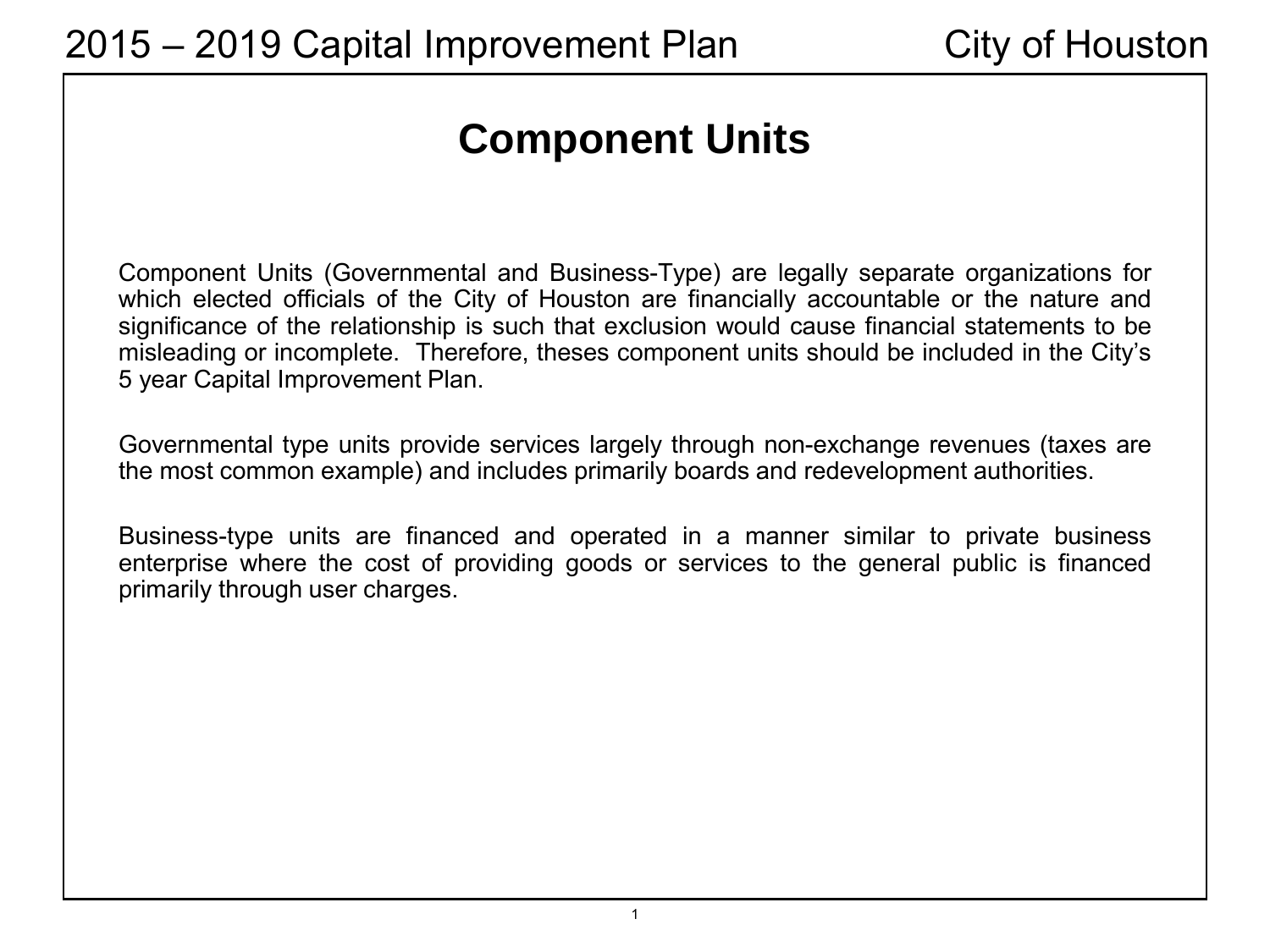| <b>Table of Component Units</b>                                                  |   |                     |  |  |  |  |  |  |  |  |
|----------------------------------------------------------------------------------|---|---------------------|--|--|--|--|--|--|--|--|
| Unit                                                                             |   | Has CIP? CIP as Of: |  |  |  |  |  |  |  |  |
|                                                                                  |   |                     |  |  |  |  |  |  |  |  |
| <b>Governmental Type</b>                                                         |   |                     |  |  |  |  |  |  |  |  |
| City Park Redevelopment Authority                                                | Ν |                     |  |  |  |  |  |  |  |  |
| <b>East Downtown Redevelopment Authority</b>                                     | Y | FY14-18             |  |  |  |  |  |  |  |  |
| Fifth Ward Redevelopment Authority                                               | N |                     |  |  |  |  |  |  |  |  |
| Fourth Ward Redevelopment Authority                                              | Y | FY14-18             |  |  |  |  |  |  |  |  |
| Greater Greenspoint Redevelopment Authority                                      | Y | FY14-18             |  |  |  |  |  |  |  |  |
| Greater Houston Convention and Visitors Bureau                                   | N |                     |  |  |  |  |  |  |  |  |
| Gulfgate Redevelopment Authority                                                 | N |                     |  |  |  |  |  |  |  |  |
| Hardy Near Northside Redevelopment Authority                                     | Y | FY14-18             |  |  |  |  |  |  |  |  |
| HALAN - Houston Area Library Automated Network Board                             | N |                     |  |  |  |  |  |  |  |  |
| <b>Houston Arts Alliance</b>                                                     | N |                     |  |  |  |  |  |  |  |  |
| Houston Downtown Park Corporation                                                | N |                     |  |  |  |  |  |  |  |  |
| Houston Forensic Science LGC, Inc.                                               | N |                     |  |  |  |  |  |  |  |  |
| Houston Media Source                                                             | N |                     |  |  |  |  |  |  |  |  |
| Houston Parks Board, Inc.                                                        | Y | FY15-19             |  |  |  |  |  |  |  |  |
| Houston Parks Board LGC., Inc.                                                   | N |                     |  |  |  |  |  |  |  |  |
| Houston Public Library Foundation                                                | N |                     |  |  |  |  |  |  |  |  |
| Houston Recovery Center LGC                                                      | N |                     |  |  |  |  |  |  |  |  |
| Lamar Terrace Public Improvement District                                        | N |                     |  |  |  |  |  |  |  |  |
| Land Assemblage Redevelopment Authority                                          | N |                     |  |  |  |  |  |  |  |  |
| Leland Woods Redevelopment Authority                                             | N |                     |  |  |  |  |  |  |  |  |
| Leland Woods Redevelopment Authority II                                          | N |                     |  |  |  |  |  |  |  |  |
| Main Street Market Square Redevelopment Authority                                | Y | FY14-18             |  |  |  |  |  |  |  |  |
| Memorial City Redevelopment Authority                                            | Y | FY14-18             |  |  |  |  |  |  |  |  |
| Memorial-Heights Redevelopment Authority                                         | Y | FY14-18             |  |  |  |  |  |  |  |  |
| Midtown Redevelopment Authority                                                  | Y | FY14-18             |  |  |  |  |  |  |  |  |
| Miller Theatre Advisory Board, Inc.                                              | N |                     |  |  |  |  |  |  |  |  |
| Old Sixth Ward Redevelopment Authority                                           | Y | FY14-18             |  |  |  |  |  |  |  |  |
| OST/Almeda Corridors Redevelopment Authority                                     | Y | FY14-18             |  |  |  |  |  |  |  |  |
| Saint George Place Redevelopment Authority                                       | Y | FY14-18             |  |  |  |  |  |  |  |  |
| South Post Oak Redevelopment Authority                                           | N |                     |  |  |  |  |  |  |  |  |
| Southwest Houston Redevelopment Authority                                        | Y | FY14-18             |  |  |  |  |  |  |  |  |
| Upper Kirby Redevelopment Authority                                              | Y | FY14-18             |  |  |  |  |  |  |  |  |
| Uptown Development Authority                                                     | Y | FY14-18             |  |  |  |  |  |  |  |  |
| <b>Business Type</b>                                                             |   |                     |  |  |  |  |  |  |  |  |
| Houston First Corporation (formerly Houston Convention Center Hotel Corporation) | Y | FY15-19             |  |  |  |  |  |  |  |  |
| Houston Housing Finance Corporation                                              | N |                     |  |  |  |  |  |  |  |  |
| Houston Zoo, Inc.                                                                | Y | FY14-18             |  |  |  |  |  |  |  |  |

## 2015 – 2019 Capital Improvement Plan City of Houston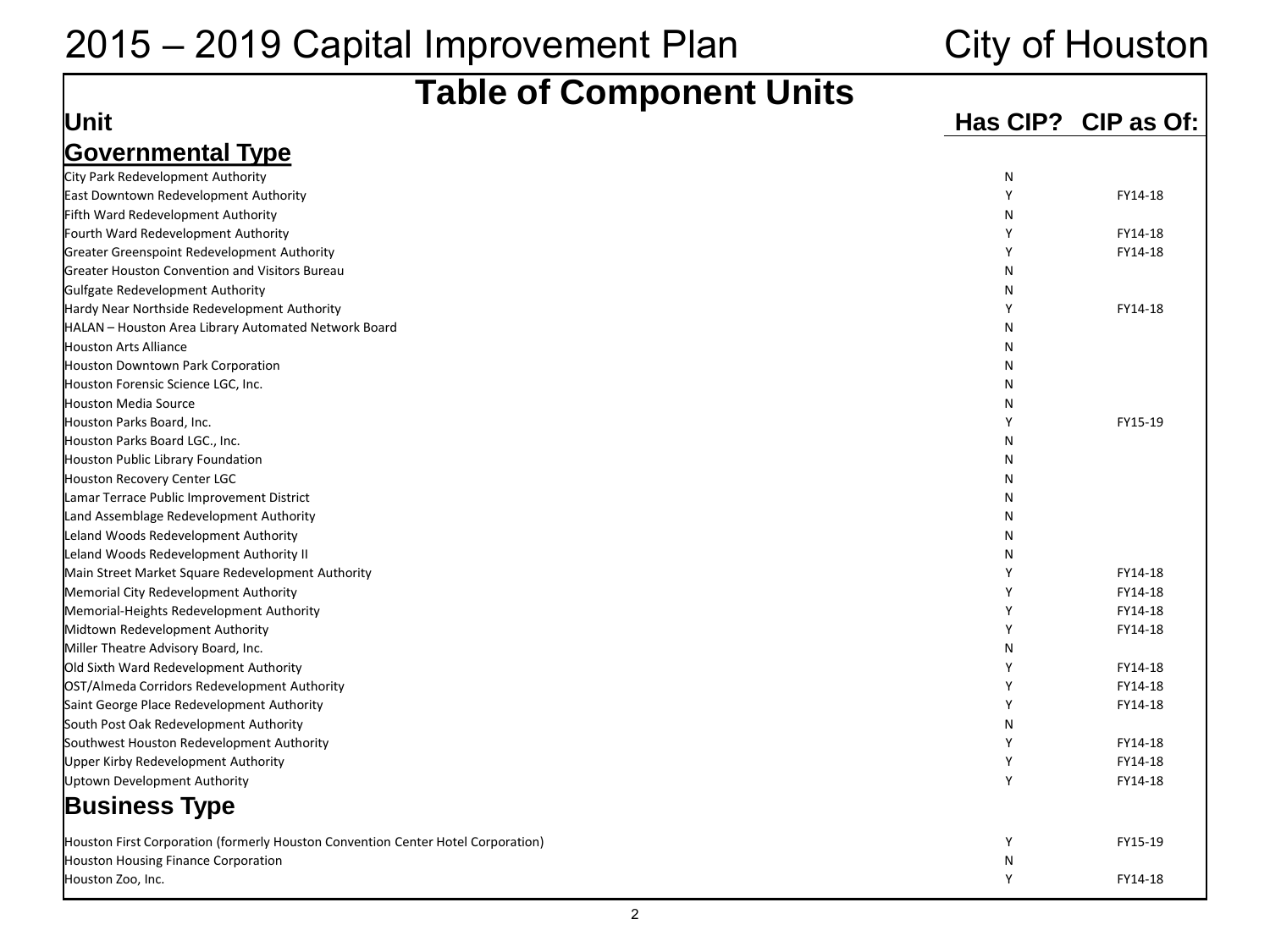# **Summary Table of Governmental Component Units**

**2015-2019 CAPITAL IMPROVEMENT PLAN (\$ Thousands ) Unit FY15 FY16 FY17 FY18 FY19 Total**  Midtown Redevelopment Authority (TIRZ 2) 8,625 14,600 13,300 12,500 49,025 Main Street Market Square Redevelopment Authority (TIRZ 3) 4,600 2,900 3,200 4,100 14,800 Memorial-Heights Redevelopment Authority (TIRZ 5)  $1,985$  1,540 2,400 4,720 10,645 OST/Almeda Corridors Redevelopment Authority (TIRZ 7) 19,365 4,530 3,401 4,122 31,418 Greater Greenspoint Redevelopment Authority (TIRZ 11) 7,650 3,915 4,040 8,725 24,330 Old Sixth Ward Redevelopment Authority (TIRZ 13) 75 990 100 528 1,693 Fourth Ward Redevelopment Authority (TIRZ 14) 775 2,757 750 2,551 6,833 East Downtown Redevelopment Authority (TIRZ 15) 1,060 1,060 1,060 1,060 4,240 Uptown Development Authority (TIRZ 16) 43,750 51,350 57,500 29,800 182,400 Memorial City Redevelopment Authority (TIRZ 17) 15,435 10,855 3,985 3,200 33,475 Upper Kirby Redevelopment Authority (TIRZ 19) 15,419 12,411 9,043 6,398 43,271 Southwest Houston Redevelopment Authority (TIRZ 20)  $1,000$  9,000 2,500 2,000 14,500 Houston Parks Board, Inc. 13,823 57,304 35,506 20,159 17,441 144,233 **Total 133,562 173,212 136,785 99,863 17,441 560,863**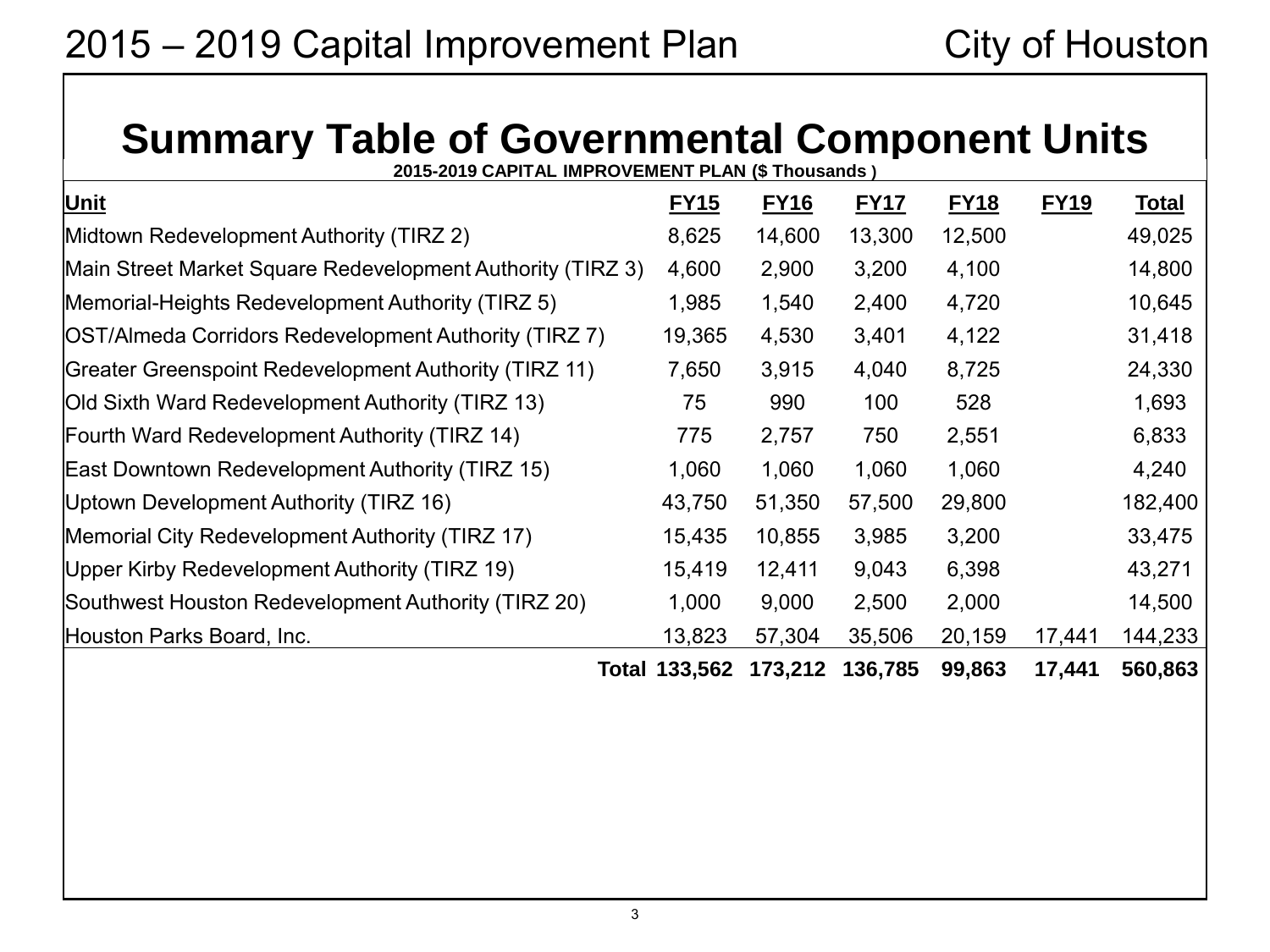# **Summary Table of Business Type Component Units**

| 2015-2019 CAPITAL IMPROVEMENT PLAN (\$ Thousands ) |  |
|----------------------------------------------------|--|
|                                                    |  |

| Unit                             | <b>FY15</b>                 | <b>FY16</b> | <b>FY17</b>   | <b>FY18</b> | <b>FY19</b> | <u>Total</u>                               |
|----------------------------------|-----------------------------|-------------|---------------|-------------|-------------|--------------------------------------------|
| Houston Zoo, Inc.                | 29.350                      |             | 16,450 24,550 | 3.000       |             | 73,350                                     |
| <b>Houston First Corporation</b> |                             |             |               |             |             | 108,784 67,386 9,500 11,000 21,000 217,670 |
|                                  | Total 138,134 83,836 34,050 |             |               | 14,000      |             | 21,000 291,020                             |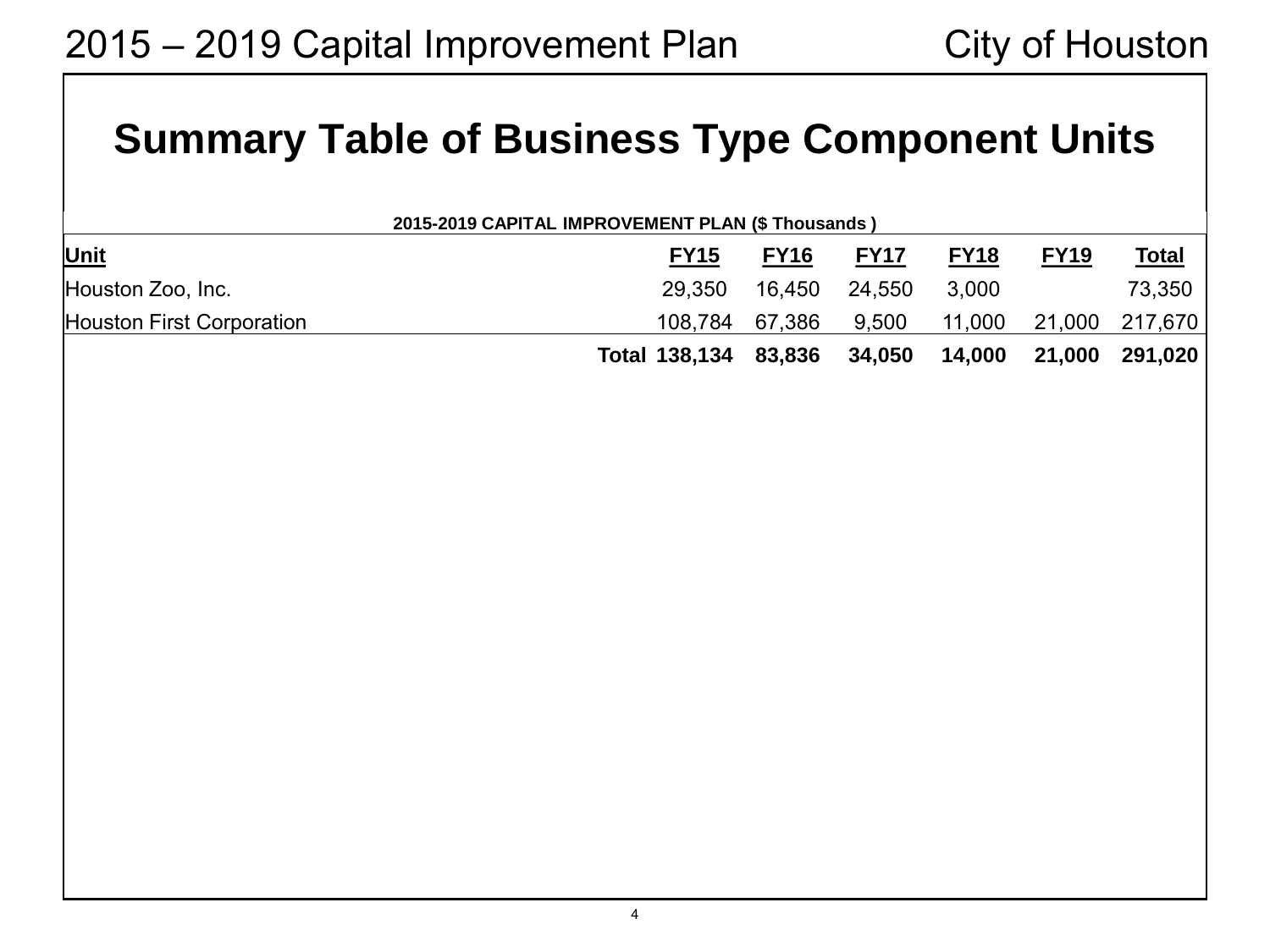# **Midtown Redevelopment Authority**

Local government corporation created by the City in accordance with Chapter 431 of the Texas Transportation Corporation Act to assist the Midtown Tax Increment Reinvestment Zone Board in the redevelopment of a blighted neighborhood south of Downtown Houston. The City has financial accountability because the voting majority of the board members are nominated by City Council and the operations provide financial benefits to the City.

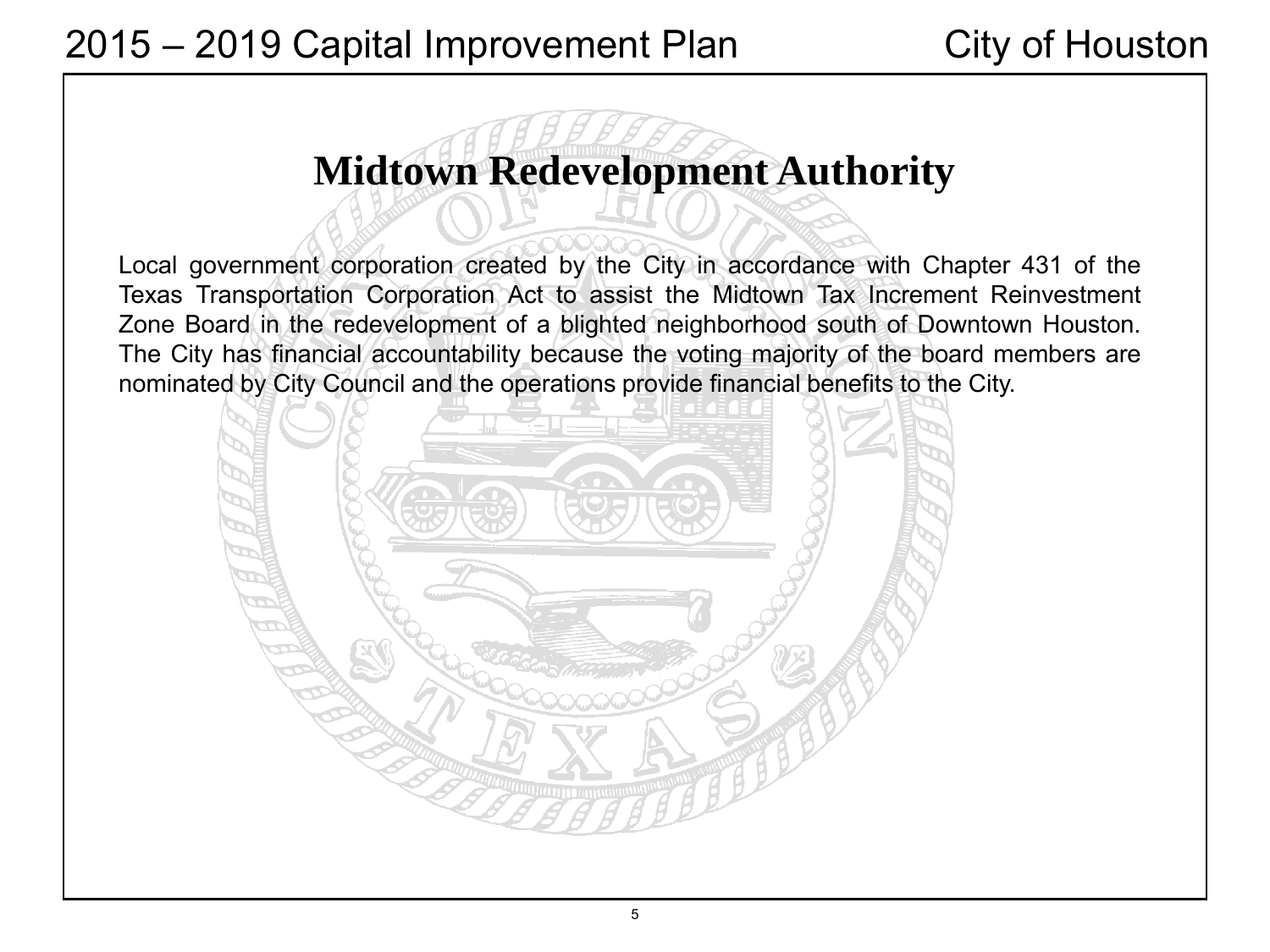| CIP No.  | Project                                                   |       |       | <b>Fiscal Year Appropriations</b> |       |      | 2015-2019 |
|----------|-----------------------------------------------------------|-------|-------|-----------------------------------|-------|------|-----------|
|          |                                                           | 2015  | 2016  | 2017                              | 2018  | 2019 |           |
| T-0202   | Land Acquisition - Midtown Parks*                         |       |       |                                   |       |      |           |
|          | <b>TIRZ</b>                                               |       | 3,000 | 1,500                             |       |      | 4,500     |
|          | <b>Project Total</b>                                      |       | 3,000 | 1,500                             |       |      | 4,500     |
| T-0206   | South East Neighborhood Street Reconstruction             |       |       |                                   |       |      |           |
|          | <b>TIRZ</b>                                               | 900   | 3,500 |                                   |       |      | 4,400     |
|          | <b>Project Total</b>                                      | 900   | 3,500 |                                   |       |      | 4,400     |
| $T-0211$ | (HCC) Academic Walk Holman (FTA)                          |       |       |                                   |       |      |           |
|          | <b>TIRZ</b>                                               | 100   |       |                                   |       |      | 100       |
|          | <b>Project Total</b>                                      | 100   |       |                                   |       |      | 100       |
| T-0213   | <b>Alabama Street Reconstruction</b>                      |       |       |                                   |       |      |           |
|          | <b>TIRZ</b>                                               |       | 400   | 600                               |       |      | 1,000     |
|          | <b>Project Total</b>                                      |       | 400   | 600                               |       |      | 1,000     |
| T-0220   | Affordable Housing Land Banking Program **                |       |       |                                   |       |      |           |
|          | <b>TIRZ</b>                                               | 2,000 | 2,000 | 2,000                             | 2,000 |      | 8,000     |
|          | <b>Project Total</b>                                      | 2,000 | 2,000 | 2,000                             | 2,000 |      | 8,000     |
| T-0221   | <b>Midtown Superblock Park</b>                            |       |       |                                   |       |      |           |
|          | <b>TIRZ</b>                                               | 4,000 | 2,000 |                                   |       |      | 6,000     |
|          | <b>Project Total</b>                                      | 4,000 | 2,000 |                                   |       |      | 6,000     |
| T-0222   | Street Overlay Program (Partnership with City of Houston) |       |       |                                   |       |      |           |
|          | <b>TIRZ</b>                                               | 325   |       |                                   |       |      | 325       |
|          | <b>Project Total</b>                                      | 325   |       |                                   |       |      | 325       |
| T-0223   | Safe Sidewalk Program (Partnership with City of Houston)  |       |       |                                   |       |      |           |
|          | <b>TIRZ</b>                                               | 500   |       |                                   |       |      | 500       |
|          | <b>Project Total</b>                                      | 500   |       |                                   |       |      | 500       |
| T-0224   | <b>Alabama Street Reconstruction/HCC</b>                  |       |       |                                   |       |      |           |
|          | <b>TIRZ</b>                                               |       | 2,000 | 2,100                             |       |      | 4,100     |
|          | <b>Project Total</b>                                      |       | 2,000 | 2,100                             |       |      | 4,100     |
| T-0230   | <b>Wheeler St. Pedestrian Enhancements</b>                |       |       |                                   |       |      |           |
|          | <b>TIRZ</b>                                               |       |       | 3,000                             |       |      | 3,000     |
|          | <b>Project Total</b>                                      |       |       | 3,000                             |       |      | 3,000     |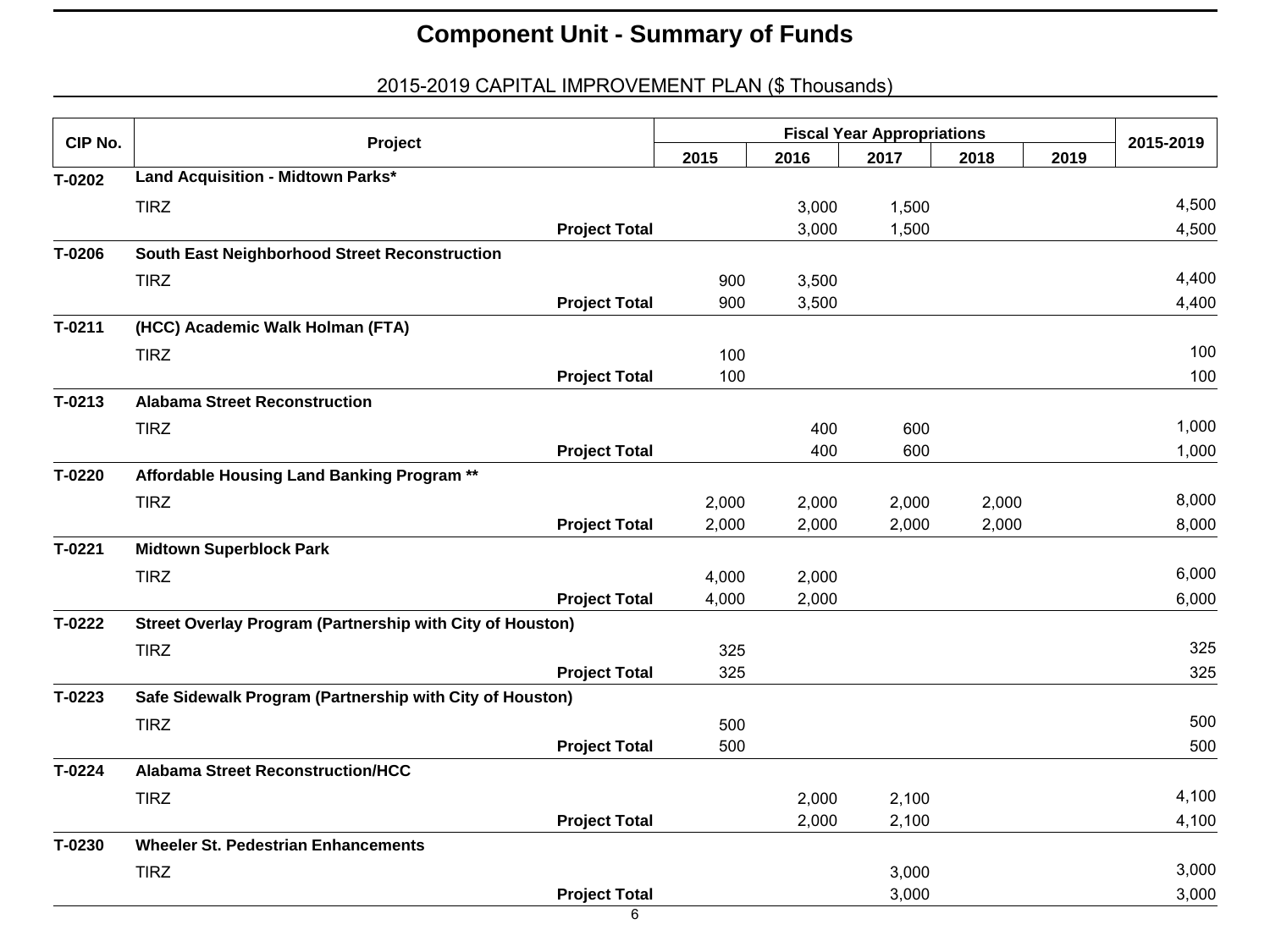|          | Project                                       |                              |       |        |        |        |      |             |
|----------|-----------------------------------------------|------------------------------|-------|--------|--------|--------|------|-------------|
| CIP No.  |                                               |                              | 2015  | 2016   | 2017   | 2018   | 2019 | 2015-2019   |
| T-0232   | <b>Public and Cultural Facilities ***</b>     |                              |       |        |        |        |      |             |
|          | <b>TIRZ</b>                                   |                              | 200   | 200    | 100    |        |      | 500         |
|          |                                               | <b>Project Total</b>         | 200   | 200    | 100    |        |      | 500         |
| $T-0235$ | Holman Pedestrian Enhancements (7Blocks)(MRA) |                              |       |        |        |        |      |             |
|          | <b>TIRZ</b>                                   |                              | 100   |        |        |        |      | 100         |
|          |                                               | <b>Project Total</b>         | 100   |        |        |        |      | 100         |
| T-0239   | <b>Brazos Street Reconstruction</b>           |                              |       |        |        |        |      |             |
|          | <b>TIRZ</b>                                   |                              | 500   | 1,500  | 1,500  | 4,500  |      | 8,000       |
|          |                                               | <b>Project Total</b>         | 500   | 1,500  | 1,500  | 4,500  |      | 8,000       |
| T-0241   | <b>Almeda Crawford</b>                        |                              |       |        |        |        |      |             |
|          | <b>TIRZ</b>                                   |                              |       |        | 2,000  | 6,000  |      | 8,000       |
|          |                                               | <b>Project Total</b>         |       |        | 2,000  | 6,000  |      | 8,000       |
| T-0242   | <b>Brazos Street Reconstruction</b>           |                              |       |        |        |        |      |             |
|          | <b>TIRZ</b>                                   |                              |       |        | 500    |        |      | 500         |
|          |                                               | <b>Project Total</b>         |       |        | 500    |        |      | 500         |
|          |                                               | <b>Total Appropriations:</b> | 8,625 | 14,600 | 13,300 | 12,500 |      | 0<br>49,025 |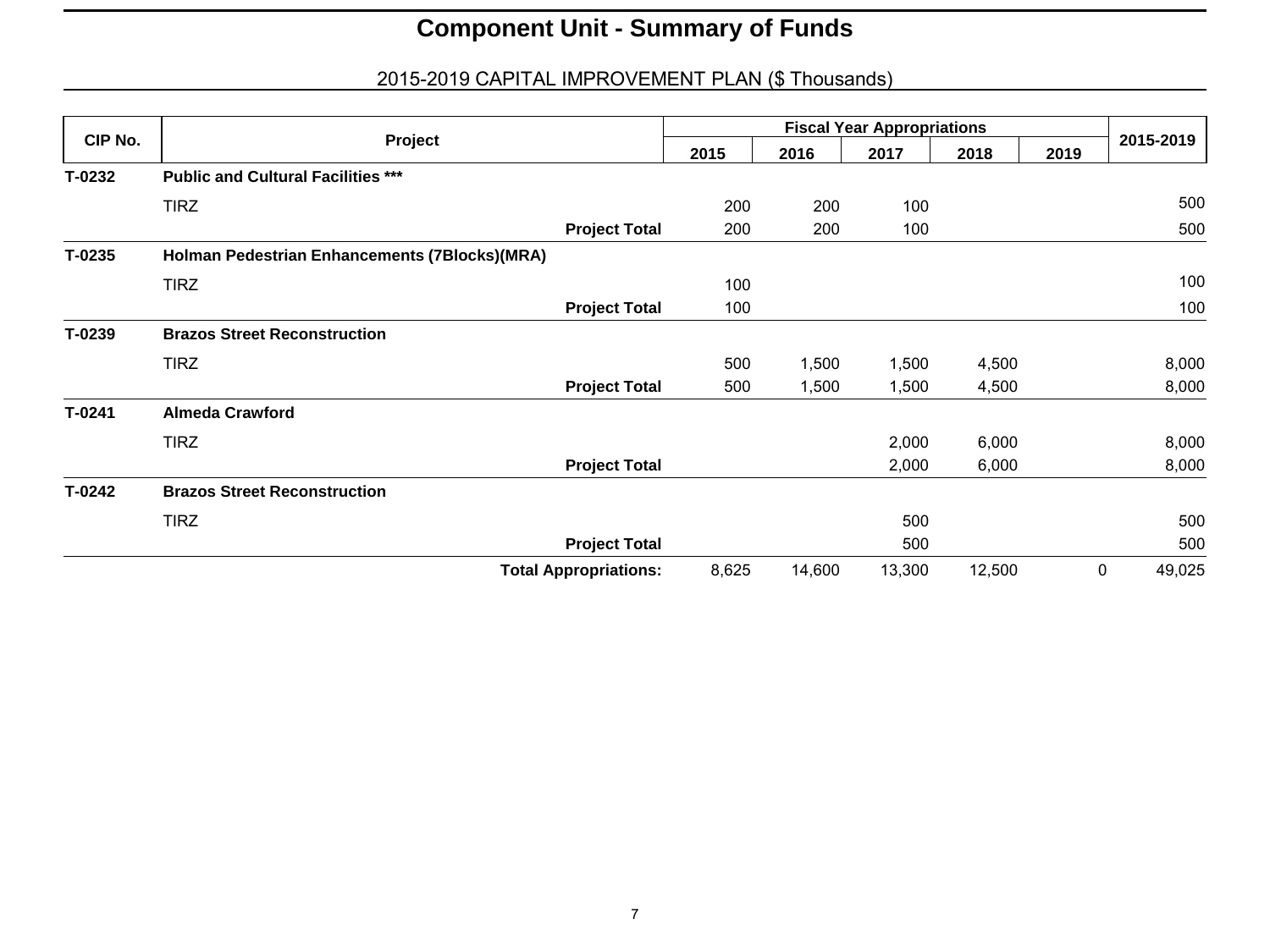# **Main Street Market Square Redevelopment Authority**

Local government corporation created by the City in accordance with Chapter 431 of the Texas Transportation Corporation Act to assist the Main St./Market Square Tax Increment Reinvestment Zone Board in the redevelopment of Downtown Houston. The City has financial accountability because the voting majority of the board members are nominated by City Council and the operations provide financial benefits to the City.

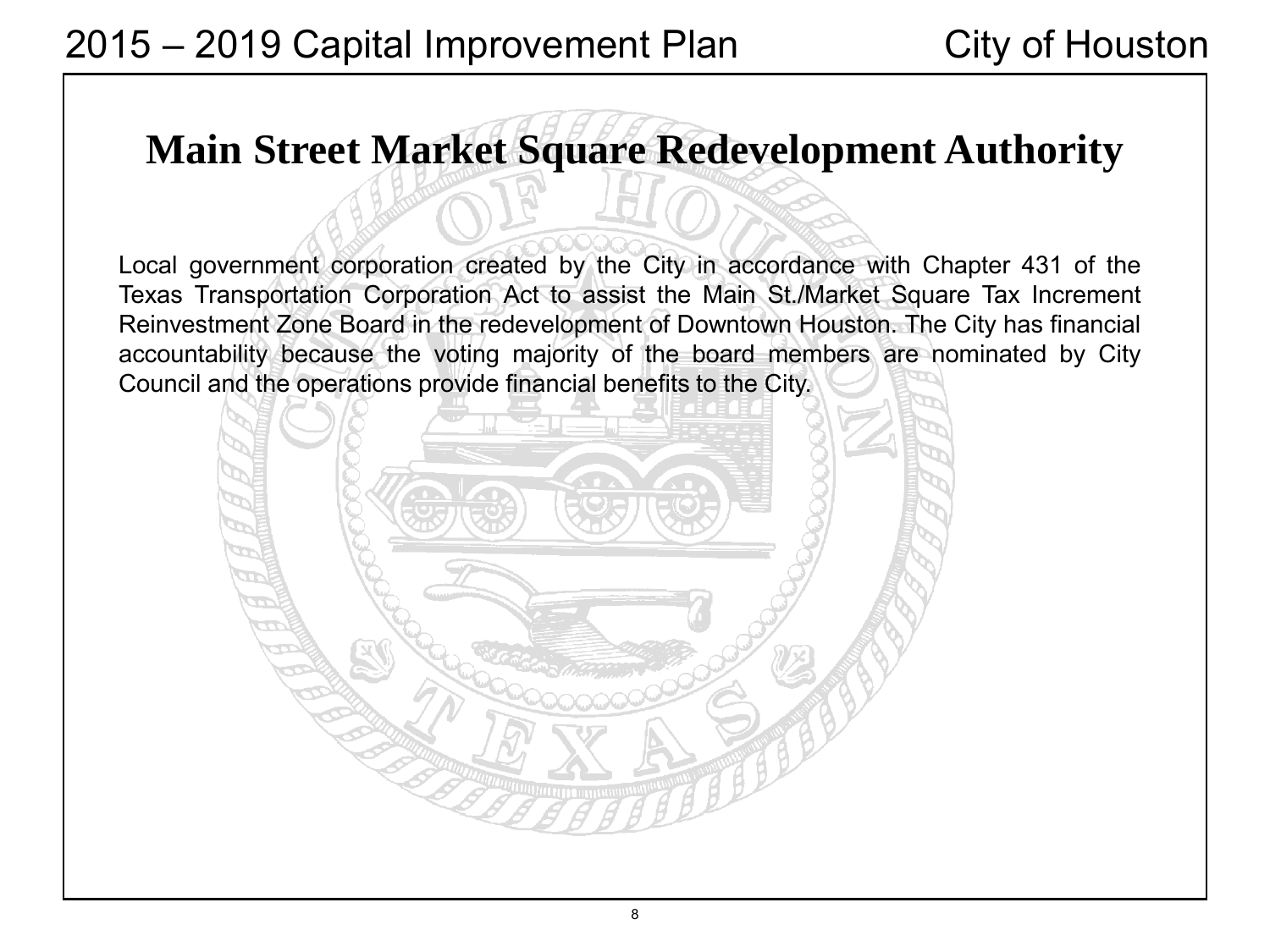| CIP No. | Project                              |                              |       |       | <b>Fiscal Year Appropriations</b> |       |      | 2015-2019              |
|---------|--------------------------------------|------------------------------|-------|-------|-----------------------------------|-------|------|------------------------|
|         |                                      |                              | 2015  | 2016  | 2017                              | 2018  | 2019 |                        |
| T-0307  | <b>Southern Downtown Pocket Park</b> |                              |       |       |                                   |       |      |                        |
|         | <b>TIRZ</b>                          |                              |       | 200   | 3,200                             | 2,600 |      | 6,000                  |
|         |                                      | <b>Project Total</b>         |       | 200   | 3,200                             | 2,600 |      | 6,000                  |
| T-0308  | Jones Plaza                          |                              |       |       |                                   |       |      |                        |
|         | <b>TIRZ</b>                          |                              |       |       |                                   | 1,500 |      | 1,500                  |
|         |                                      | <b>Project Total</b>         |       |       |                                   | 1,500 |      | 1,500                  |
| T-0312  | <b>Main Street Upgrades</b>          |                              |       |       |                                   |       |      |                        |
|         | <b>TIRZ</b>                          |                              | 4,600 | 2,700 |                                   |       |      | 7,300                  |
|         |                                      | <b>Project Total</b>         | 4,600 | 2,700 |                                   |       |      | 7,300                  |
|         |                                      | <b>Total Appropriations:</b> | 4,600 | 2,900 | 3,200                             | 4,100 |      | 14,800<br>$\mathbf{0}$ |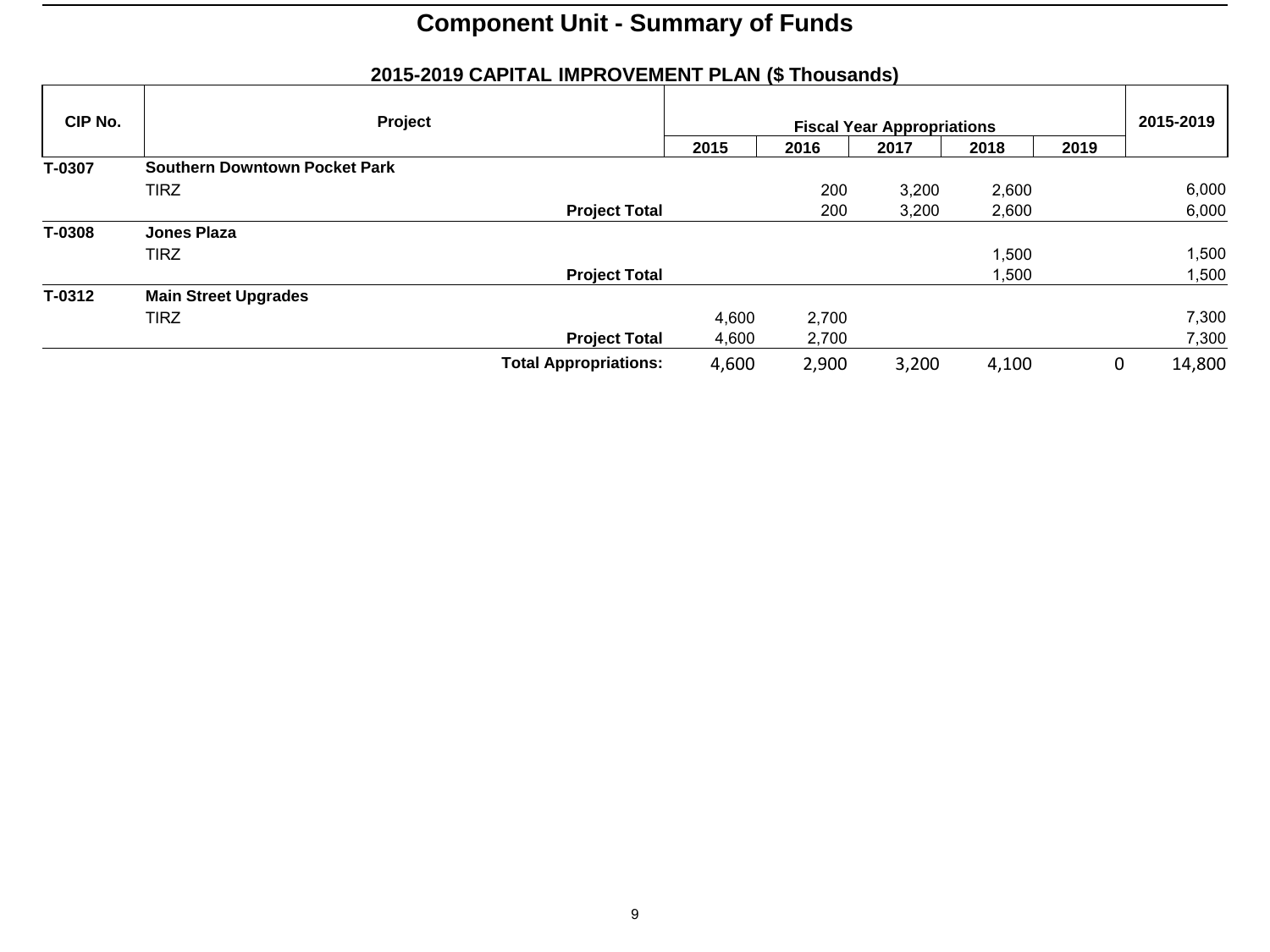# **Memorial-Heights Redevelopment Authority**

Local government corporation created by the City in accordance with Chapter 431 of the Texas Transportation Corporation Act to assist the Memorial Heights Tax Increment Reinvestment Zone Board in the redevelopment of a blighted neighborhood adjacent to Downtown Houston. The City has financial accountability because the voting majority of the board members are nominated by City Council and the operations provide financial benefits to the City.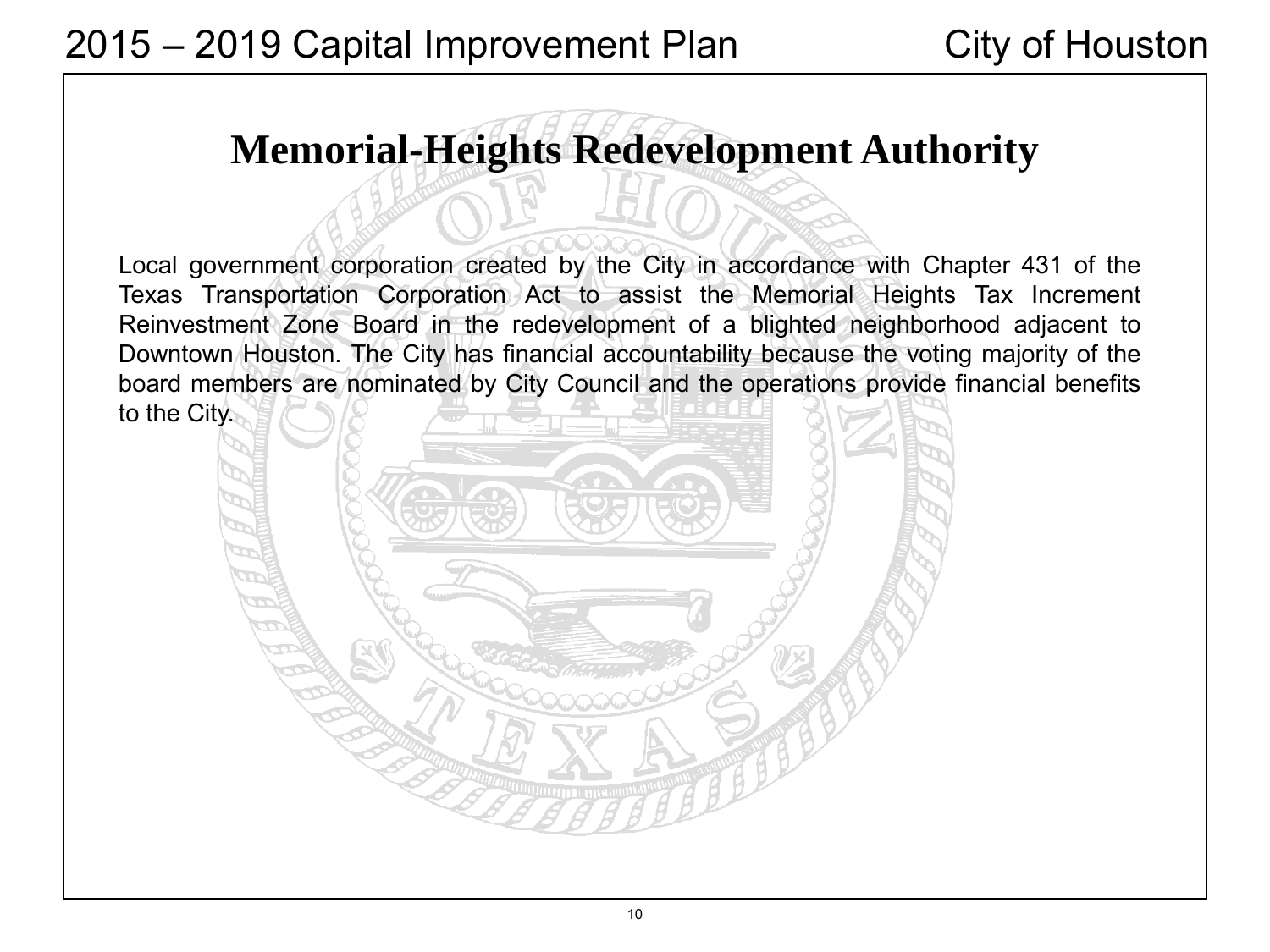| CIP No.  | Project                                                               |  |       | 2015-2019 |                                           |       |      |                       |
|----------|-----------------------------------------------------------------------|--|-------|-----------|-------------------------------------------|-------|------|-----------------------|
|          |                                                                       |  | 2015  | 2016      | <b>Fiscal Year Appropriations</b><br>2017 | 2018  | 2019 |                       |
| T-0512A  | <b>MKT to MKT C - Bonner to Shepard</b>                               |  |       |           |                                           |       |      |                       |
|          | <b>TIRZ</b>                                                           |  | 756   |           |                                           |       |      | 756                   |
|          | <b>Project Total</b>                                                  |  | 756   |           |                                           |       |      | 756                   |
| T-0512B  | <b>MKT to MKT C - Heigths to Bonner</b>                               |  |       |           |                                           |       |      |                       |
|          | <b>TIRZ</b>                                                           |  | 779   |           |                                           |       |      | 779                   |
|          | <b>Project Total</b>                                                  |  | 779   |           |                                           |       |      | 779                   |
| T-0513   | <b>Rutland /Patterson Connector Trailhead &amp; Bank Stablization</b> |  |       |           |                                           |       |      |                       |
|          | <b>TIRZ</b>                                                           |  | 450   | 1,040     | 2,400                                     |       |      | 3,890                 |
|          | <b>Project Total</b>                                                  |  | 450   | 1,040     | 2,400                                     |       |      | 3,890                 |
| $T-0515$ | 11th Street and Bryce Street Parking and Trail                        |  |       |           |                                           |       |      |                       |
|          | <b>TIRZ</b>                                                           |  |       | 500       |                                           |       |      | 500                   |
|          | <b>Project Total</b>                                                  |  |       | 500       |                                           |       |      | 500                   |
| T-0517   | Flood Remediation/ Channel Reclamation Project                        |  |       |           |                                           |       |      |                       |
|          | <b>TIRZ</b>                                                           |  |       |           |                                           | 4,720 |      | 4,720                 |
|          | <b>Project Total</b>                                                  |  |       |           |                                           | 4,720 |      | 4,720                 |
|          | <b>Total Appropriations:</b>                                          |  | 1,985 | 1,540     | 2,400                                     | 4,720 |      | $\mathbf 0$<br>10,645 |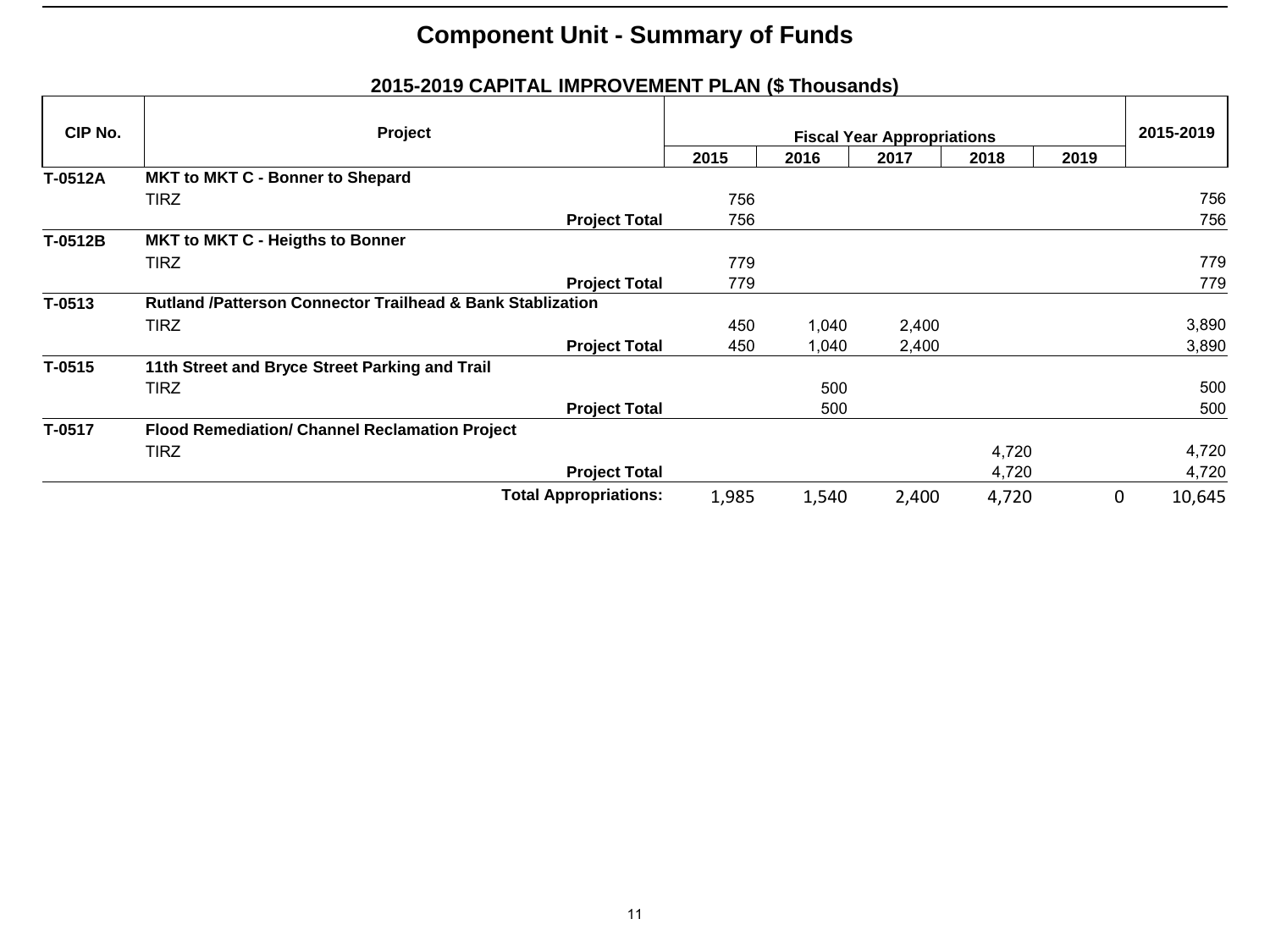# **OST/Almeda Corridors Redevelopment Authority**

Local government corporation created by the City in accordance with Chapter 431 of the Texas Transportation Corporation Act to assist the OST/Almeda Corridors Tax Increment Reinvestment Zone Board in the redevelopment of a blighted neighborhood south of Downtown Houston. The City has financial accountability because the voting majority of the board members are nominated by City Council and the operations provide financial benefits to the City.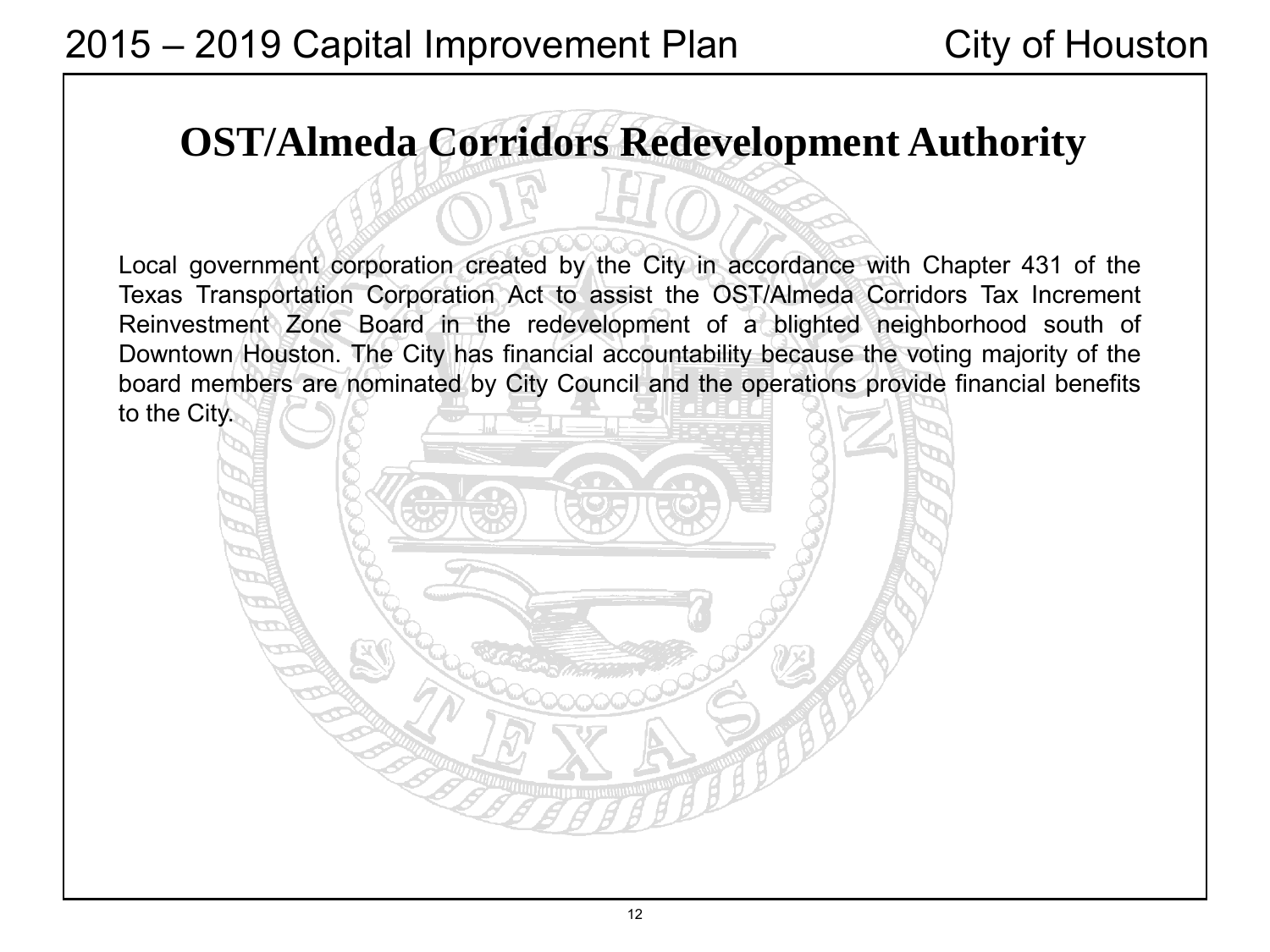|         | Project                                                          |                              |        |       |       |       |      |             |
|---------|------------------------------------------------------------------|------------------------------|--------|-------|-------|-------|------|-------------|
| CIP No. |                                                                  |                              | 2015   | 2016  | 2017  | 2018  | 2019 | 2015-2019   |
| T-0701A | OST & Griggs Landscape Project Phase II                          |                              |        |       |       |       |      |             |
|         | <b>TIRZ</b>                                                      |                              | 678    | 309   |       |       |      | 987         |
|         | Grant                                                            |                              | 224    | 152   |       |       |      | 376         |
|         |                                                                  | <b>Project Total</b>         | 902    | 461   |       |       |      | 1,363       |
| T-0710  | <b>Real Property Land Assembly &amp; Site Preparation</b>        |                              |        |       |       |       |      |             |
|         | <b>TIRZ</b>                                                      |                              | 66     | 66    | 66    | 66    |      | 264         |
|         |                                                                  | <b>Project Total</b>         | 66     | 66    | 66    | 66    |      | 264         |
| T-0711  | <b>Historic Dowling Street Reconstruction</b>                    |                              |        |       |       |       |      |             |
|         | <b>TIRZ</b>                                                      |                              |        |       | 3,335 | 4,056 |      | 7,391       |
|         |                                                                  | <b>Project Total</b>         |        |       | 3,335 | 4,056 |      | 7,391       |
| T-0712  | <b>Historic Emancipation Park Project &amp; Community Center</b> |                              |        |       |       |       |      |             |
|         | <b>TIRZ</b>                                                      |                              | 11,376 | 2,003 |       |       |      | 13,379      |
|         | Grant                                                            |                              | 5,949  | 2,000 |       |       |      | 7,949       |
|         |                                                                  | <b>Project Total</b>         | 17,325 | 4,003 |       |       |      | 21,328      |
| T-0722  | <b>Greater Third Ward Neighbor hood Project</b>                  |                              |        |       |       |       |      |             |
|         | <b>TIRZ</b>                                                      |                              | 1,072  |       |       |       |      | 1,072       |
|         |                                                                  | <b>Project Total</b>         | 1,072  |       |       |       |      | 1,072       |
|         |                                                                  | <b>Total Appropriations:</b> | 19,365 | 4,530 | 3,401 | 4,122 |      | 31,418<br>0 |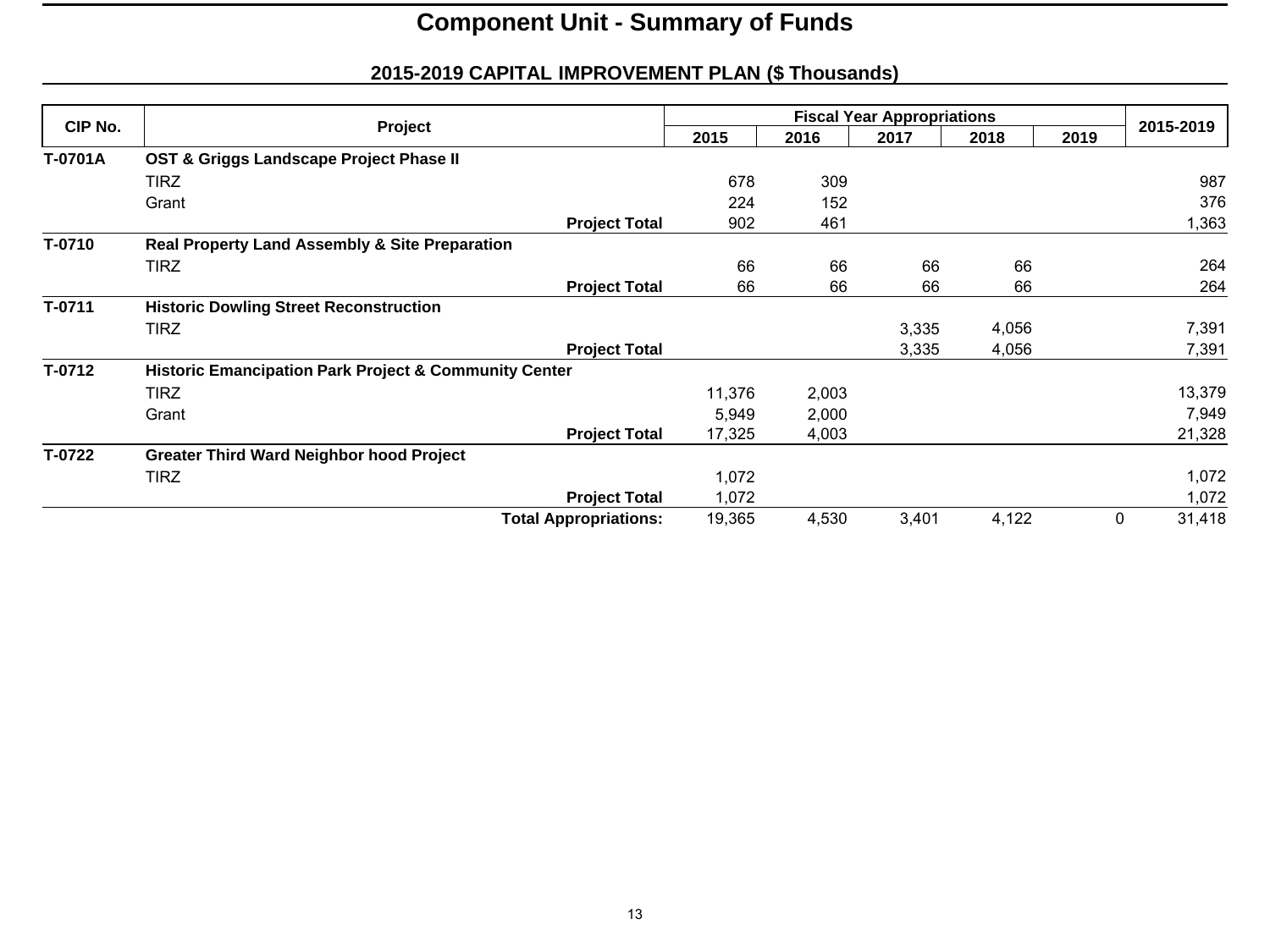# **Greater Greenspoint Redevelopment Authority**

Local government corporation created by the City in accordance with Chapter 431 of the Texas Transportation Corporation Act to assist the Greater Greenspoint Tax Increment Reinvestment Zone Board in the redevelopment of the Greenspoint Mall and a blighted adjacent neighborhood in North Houston. The City has financial accountability because the voting majority of the board members are nominated by City Council and a financial benefit/burden relationship exists, allowing the City to impose its will.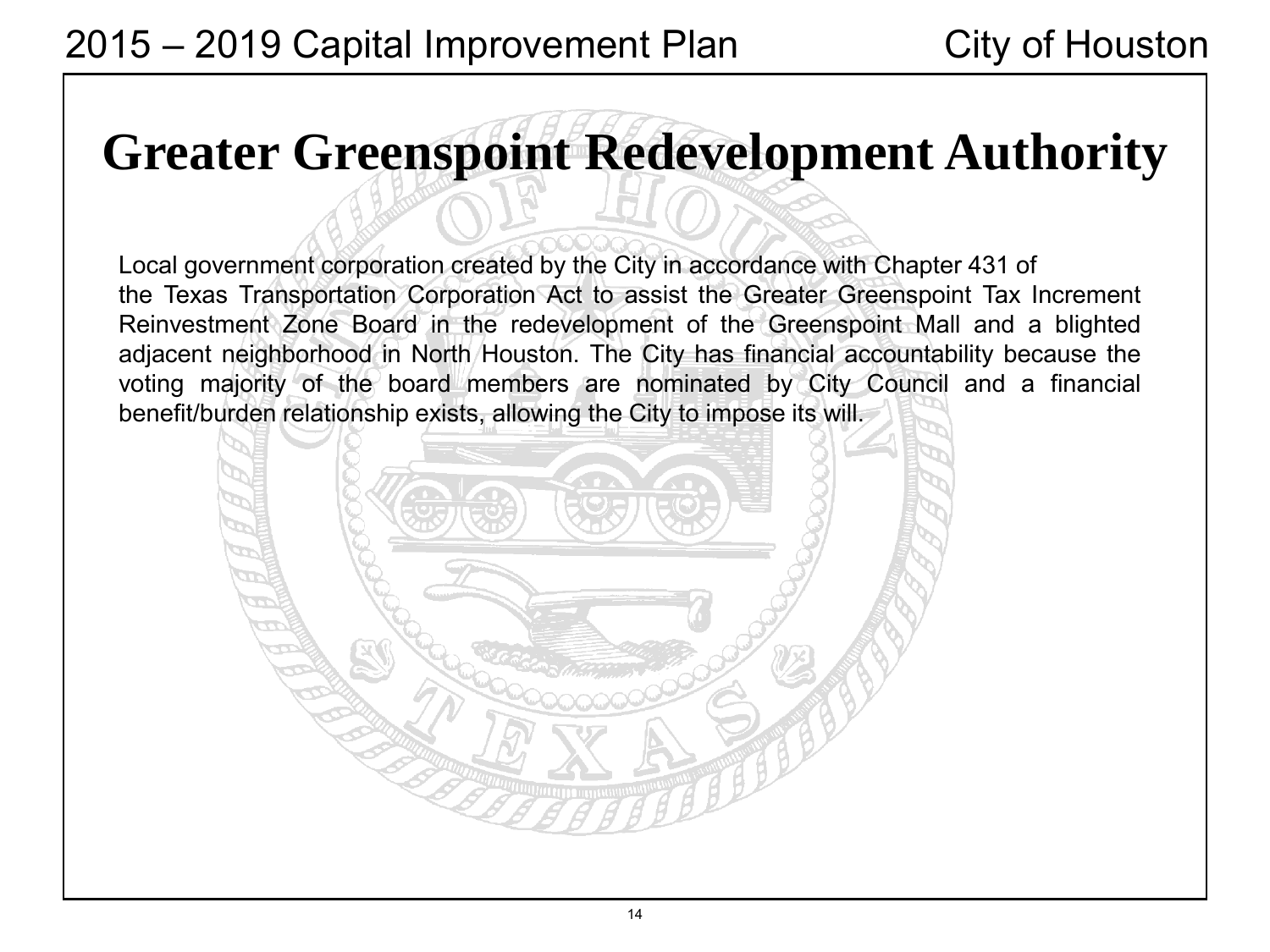|          |                                                                  |       |       | <b>Fiscal Year Appropriations</b> |       |      |             |
|----------|------------------------------------------------------------------|-------|-------|-----------------------------------|-------|------|-------------|
| CIP No.  | Project                                                          | 2015  | 2016  | 2017                              | 2018  | 2019 | 2014-2018   |
| T-1103   | <b>Greenspoint Area Streetscape Improvements</b>                 |       |       |                                   |       |      |             |
|          | <b>TIRZ</b>                                                      | 150   | 75    | 75                                | 75    |      | 375         |
|          | <b>Project Total</b>                                             | 150   | 75    | 75                                | 75    |      | 375         |
| T-1109   | <b>Tire Dump Remediation</b>                                     |       |       |                                   |       |      |             |
|          | <b>TIRZ</b>                                                      |       |       | 975                               | 2,600 |      | 3,575       |
|          | <b>Project Total</b>                                             |       |       | 975                               | 2,600 |      | 3,575       |
| $T-1111$ | <b>Fire Station No. 84</b>                                       |       |       |                                   |       |      |             |
|          | <b>TIRZ</b>                                                      | 1,200 |       |                                   |       |      | 1,200       |
|          | <b>Project Total</b>                                             | 1,200 |       |                                   |       |      | 1,200       |
| $T-1112$ | Airline Drive Improvements and Intersecting Streets Improvements |       |       |                                   |       |      |             |
|          | <b>TIRZ</b>                                                      | 1,575 |       |                                   |       |      | 1,575       |
|          | <b>Project Total</b>                                             | 1,575 |       |                                   |       |      | 1,575       |
| $T-1123$ | <b>Greens Road Street and Drainage Improvements</b>              |       |       |                                   |       |      |             |
|          | <b>TIRZ</b>                                                      | 3,150 | 2,350 |                                   |       |      | 5,500       |
|          | <b>Project Total</b>                                             | 3,150 | 2,350 |                                   |       |      | 5,500       |
| $T-1124$ | Spring Recreational Area and Hike and Bike Trails                |       |       |                                   |       |      |             |
|          | <b>TIRZ</b>                                                      | 3,150 |       |                                   |       |      | 3,150       |
|          | <b>Project Total</b>                                             | 3,150 |       |                                   |       |      | 3,150       |
| $T-1126$ | <b>Undercrossing at Ella West &amp; Aldine Bender</b>            |       |       |                                   |       |      |             |
|          | <b>TIRZ</b>                                                      |       | 1,150 |                                   |       |      | 1,150       |
|          | <b>Project Total</b>                                             |       | 1,150 |                                   |       |      | 1,150       |
| T-1127   | Gears, Greens Crossing & Ella Street Drainage                    |       |       |                                   |       |      |             |
|          | <b>TIRZ</b>                                                      |       | 340   | 2,140                             |       |      | 2,480       |
|          | <b>Project Total</b>                                             |       | 340   | 2,140                             |       |      | 2,480       |
| $T-1128$ | Northborough Street Drainage and Sidewalk Improvements           |       |       |                                   |       |      |             |
|          | <b>TIRZ</b>                                                      |       |       | 690                               | 5,000 |      | 5,690       |
|          | <b>Project Total</b>                                             |       |       | 690                               | 5,000 |      | 5,690       |
| T-1129   | <b>Signalization and Pedestrian Safety Improvements</b>          |       |       |                                   |       |      |             |
|          | <b>TIRZ</b>                                                      |       |       | 160                               | 1,050 |      | 1,210       |
|          | <b>Project Total</b>                                             |       |       | 160                               | 1,050 |      | 1,210       |
|          | <b>Total Appropriations:</b>                                     | 9,225 | 3,915 | 4,040                             | 8,725 |      | 25,905<br>0 |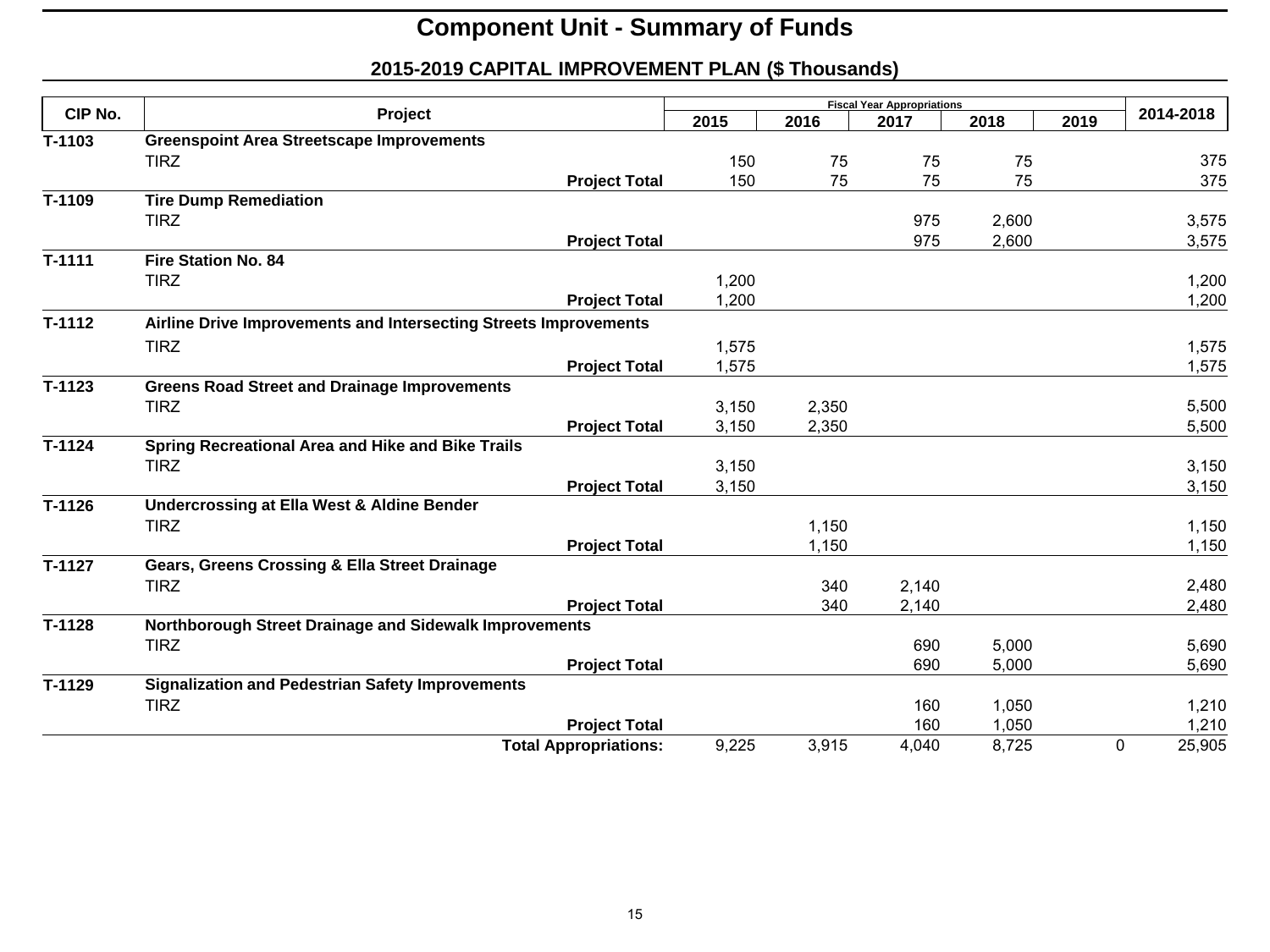# **Old Sixth Ward Redevelopment Authority**

Local government corporation created by the City in accordance with Chapter 431 of the Texas Transportation Corporation Act to assist the Old Sixth Ward Tax Increment Reinvestment Zone Board in the redevelopment of a neighborhood adjacent to Downtown Houston. The City has financial accountability because the voting majority of the board members are nominated by City Council, the operations provide financial benefits to the City, and the City has investment authority for the Zone's assets.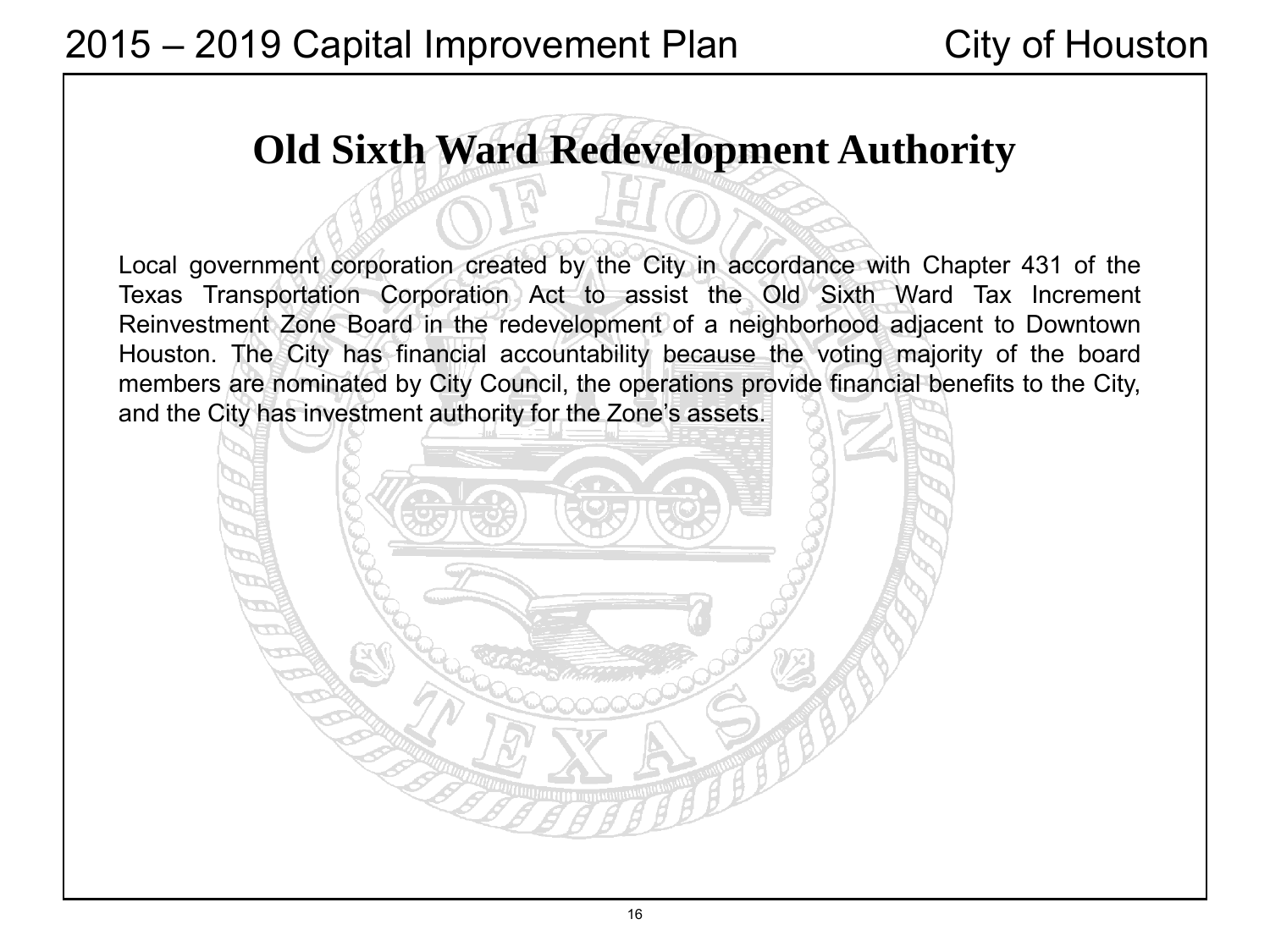| CIP No. | Project                         |                              |      |      |      |      |      |            |
|---------|---------------------------------|------------------------------|------|------|------|------|------|------------|
|         |                                 |                              | 2015 | 2016 | 2017 | 2018 | 2019 | 2015-2019  |
| T-1307  | <b>Historic Sabine Street</b>   |                              |      |      |      |      |      |            |
|         | <b>TIRZ</b>                     |                              |      | 940  |      |      |      | 940        |
|         |                                 | <b>Project Total</b>         |      | 940  |      |      |      | 940        |
| T-1310  | <b>Hemphill Road</b>            |                              |      |      |      |      |      |            |
|         | <b>TIRZ</b>                     |                              |      |      |      | 528  |      | 528        |
|         |                                 | <b>Project Total</b>         |      |      |      | 528  |      | 528        |
| T-1312  | <b>Sustainable Streetscapes</b> |                              |      |      |      |      |      |            |
|         | <b>TIRZ</b>                     |                              | 75   | 50   | 100  |      |      | 225        |
|         |                                 | <b>Project Total</b>         | 75   | 50   | 100  |      |      | 225        |
|         |                                 | <b>Total Appropriations:</b> | 75   | 990  | 100  | 528  |      | 1,693<br>0 |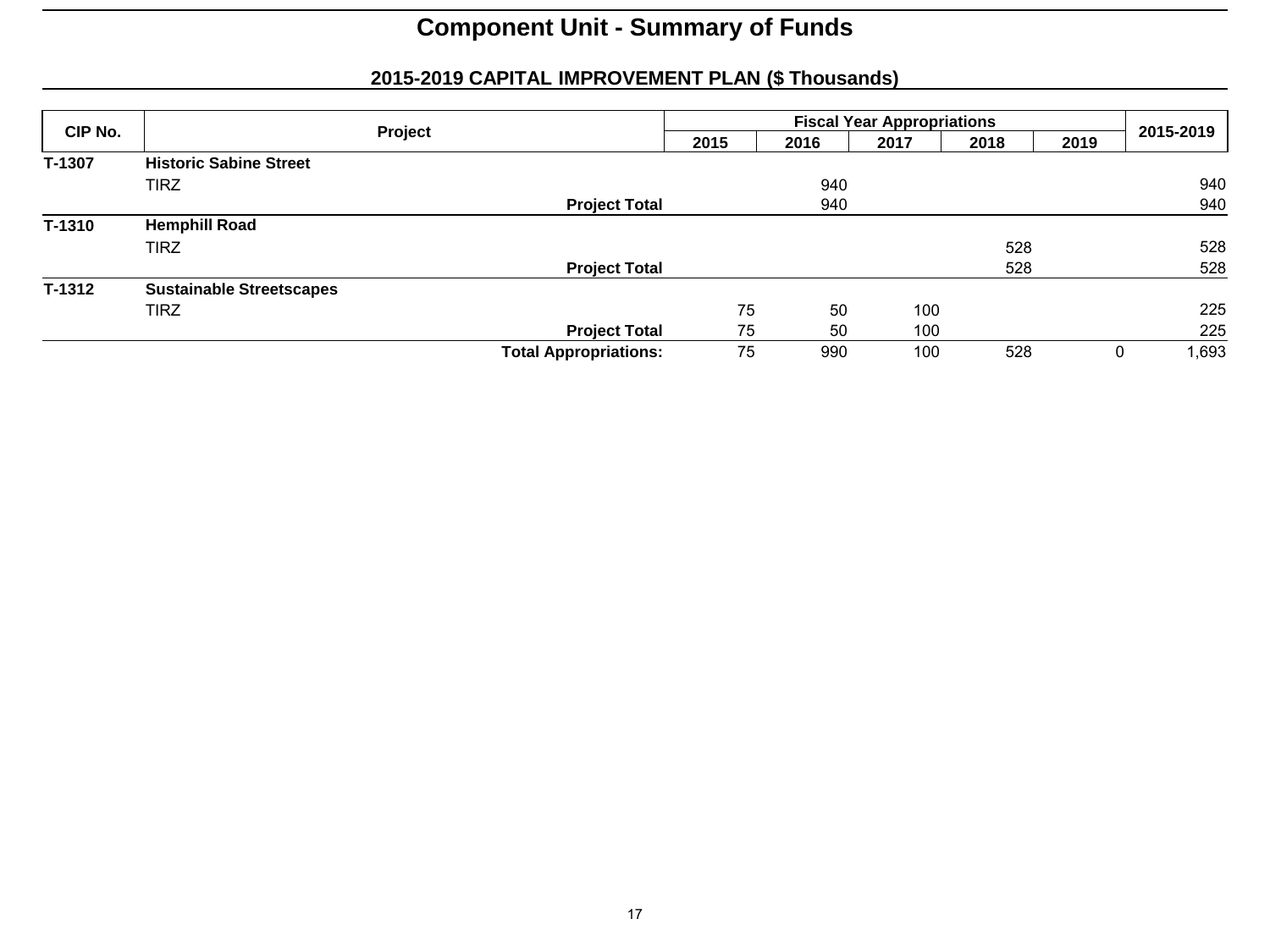# **Fourth Ward Redevelopment Authority**

Local government corporation created by the City in accordance with Chapter 431 of the Texas Transportation Corporation Act to assist the Fourth Ward Tax Increment Reinvestment Zone Board in the redevelopment of a blighted neighborhood adjacent to Downtown Houston. The City has financial accountability because the voting majority of the board members are nominated by City Council and a financial benefit/burden relationship exists, allowing the City to impose its will. The City has investment authority for the Zone's assets.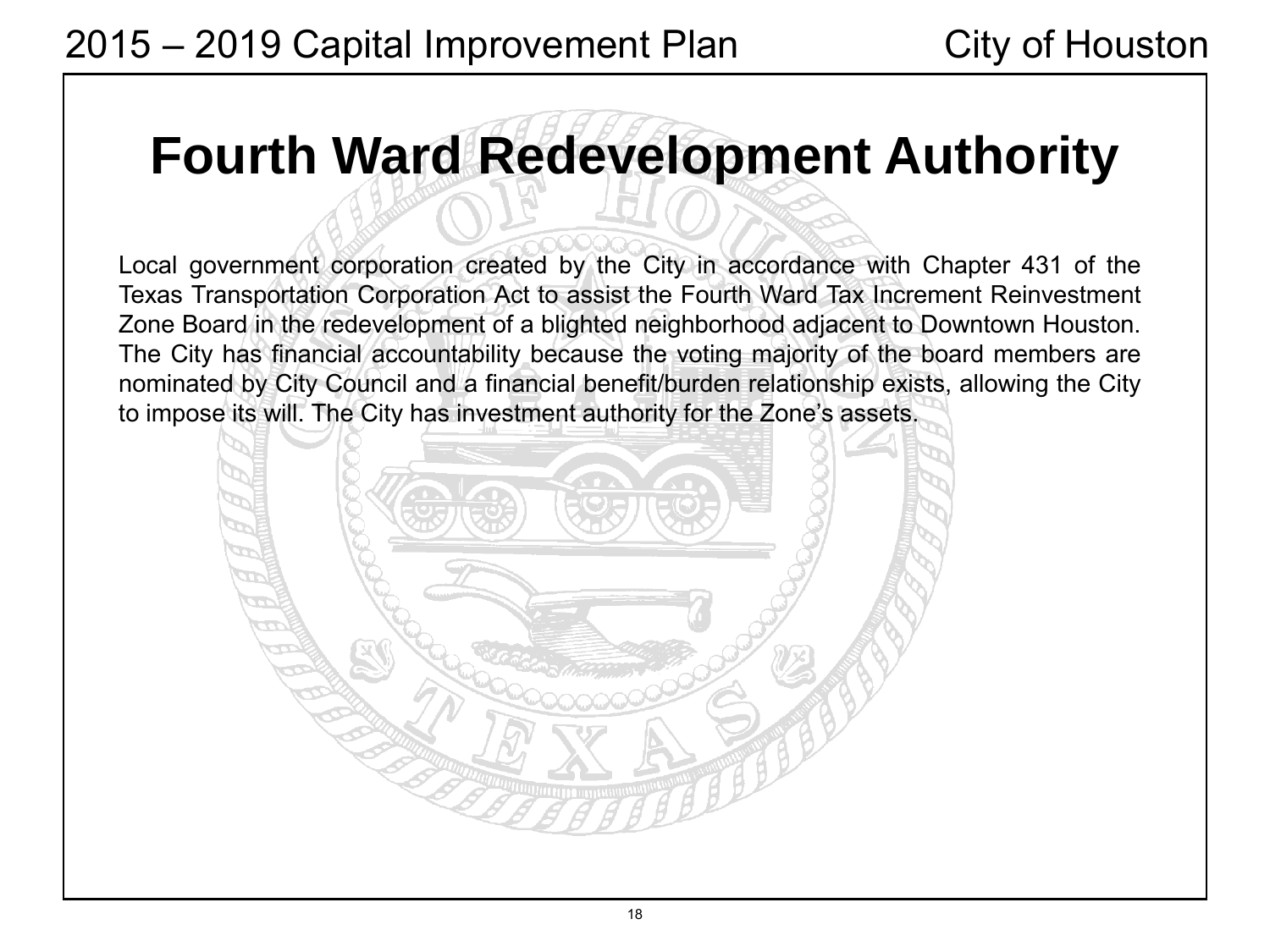| CIP No. |                                                  |                              |      | 2015-2019 |      |       |  |       |
|---------|--------------------------------------------------|------------------------------|------|-----------|------|-------|--|-------|
|         | <b>Project</b>                                   | 2015                         | 2016 | 2017      | 2018 | 2019  |  |       |
| T-1409  | <b>Fourth Ward Street Reconstruction Project</b> |                              |      |           |      |       |  |       |
|         | TIRZ                                             |                              | 525  | 2.707     | 550  | 2,551 |  | 6,333 |
|         |                                                  | <b>Project Total</b>         | 525  | 2,707     | 550  | 2,551 |  | 6,333 |
| T-1412  | <b>Historical Monuments</b>                      |                              |      |           |      |       |  |       |
|         | TIRZ                                             |                              | 250  | 50        | 200  |       |  | 500   |
|         |                                                  | <b>Project Total</b>         | 250  | 50        | 200  |       |  | 500   |
|         |                                                  | <b>Total Appropriations:</b> | 775  | 2.757     | 750  | 2.551 |  | 6,833 |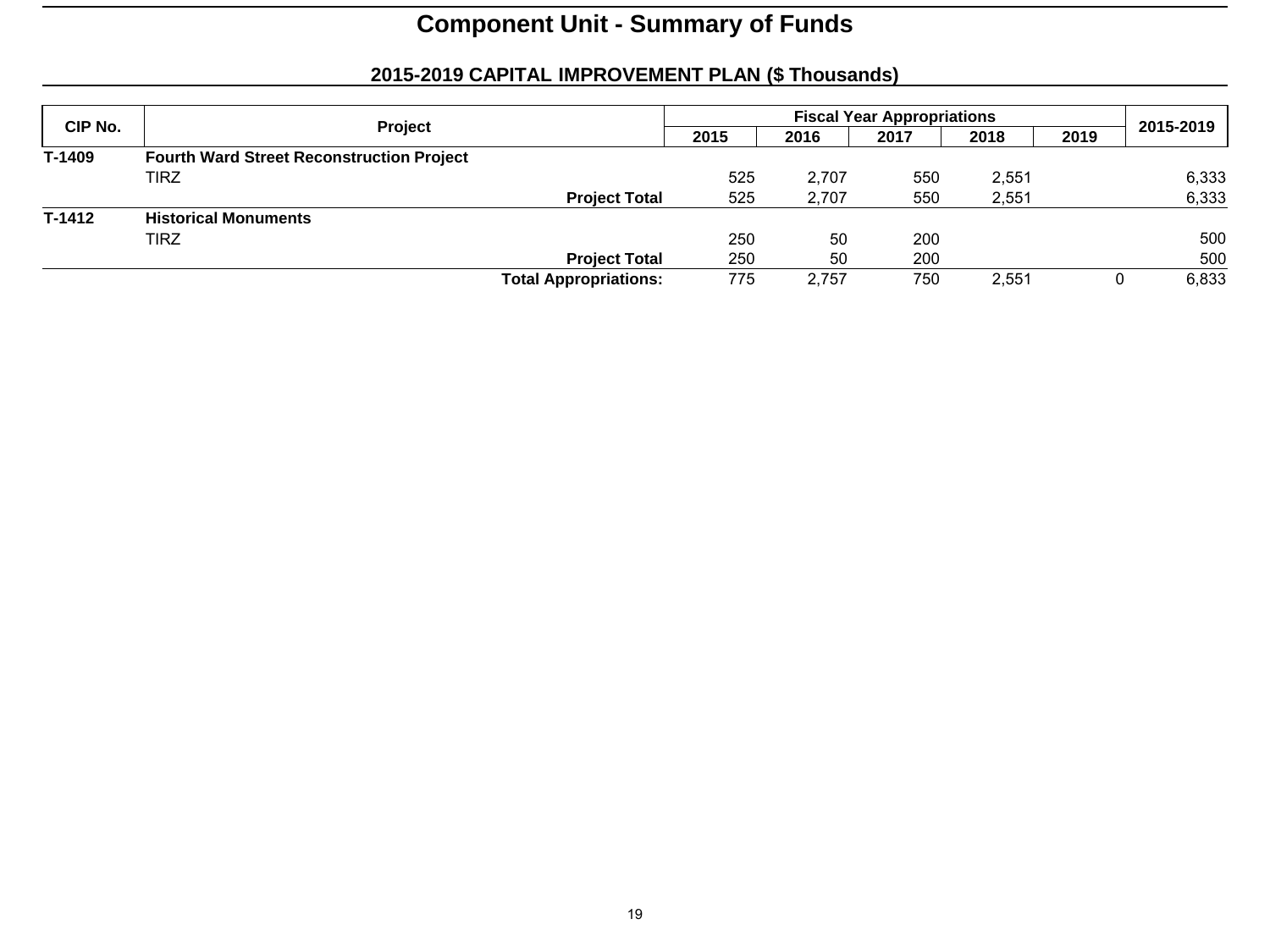# **East Downtown**

Local government corporation created by the City in accordance with Chapter 431 of the Texas Transportation Corporation Act to assist the East Downtown Tax Increment Zone Board in the redevelopment of a blighted neighborhood east of Downtown Houston. The City has financial accountability because the voting majority of the board members are nominated by City Council and a financial benefit/burden relationship exists, allowing the City to impose its will. In addition, there is a fiscal dependence on the City..

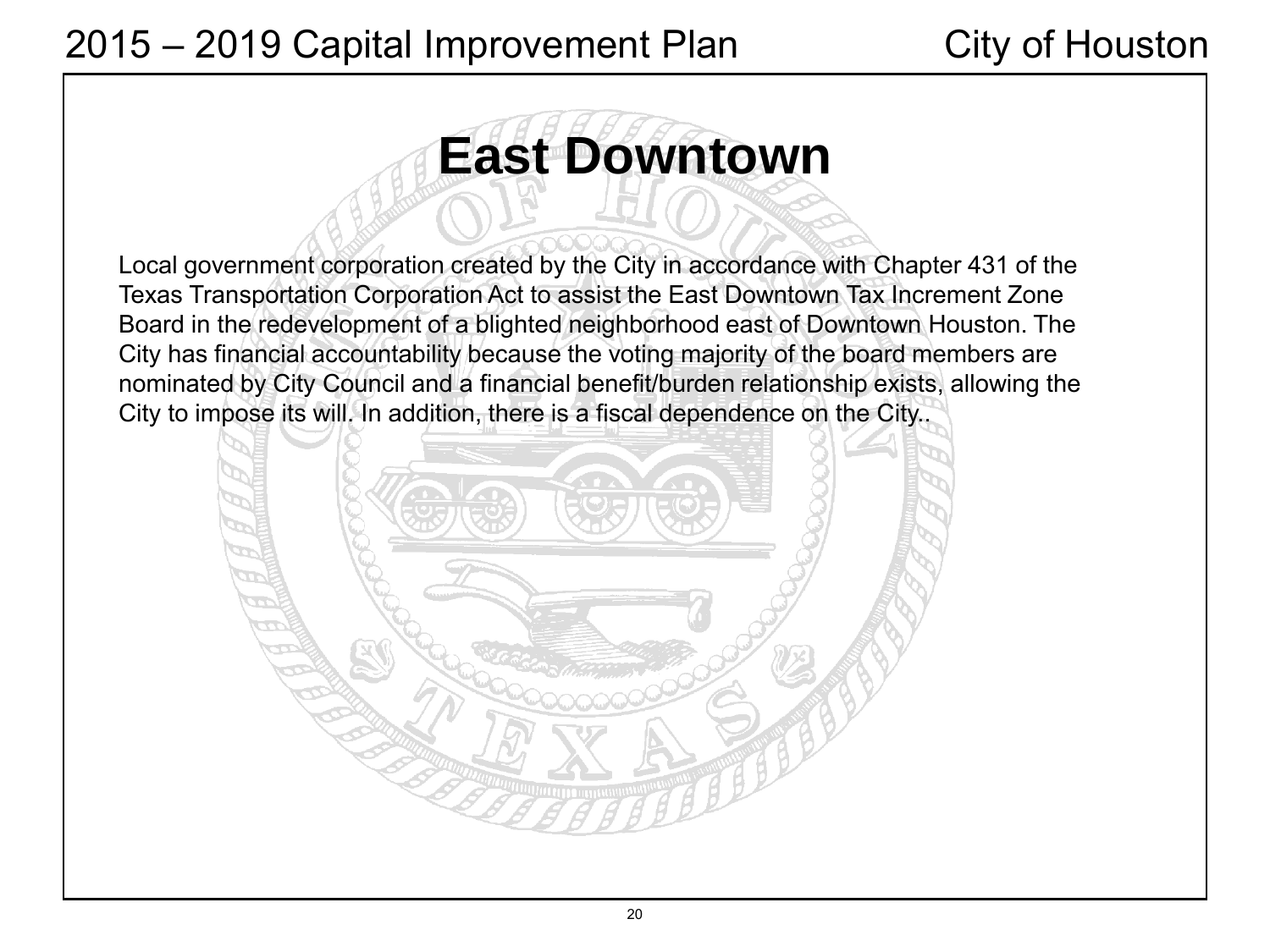| CIP No. | Project                                  |                              |      | 2015-2019 |      |      |      |       |
|---------|------------------------------------------|------------------------------|------|-----------|------|------|------|-------|
|         |                                          |                              | 2015 | 2016      | 2017 | 2018 | 2019 |       |
| T-1501  | <b>East Downtown Roadway and Utility</b> |                              |      |           |      |      |      |       |
|         | <b>TIRZ</b>                              |                              | .060 | 060.      | .060 | .060 |      | 4,240 |
|         |                                          | <b>Project Total</b>         | .060 | 000.1     | .060 | .060 |      | 4,240 |
|         |                                          | <b>Total Appropriations:</b> | .060 | 060.      | .060 | .060 |      | 4.240 |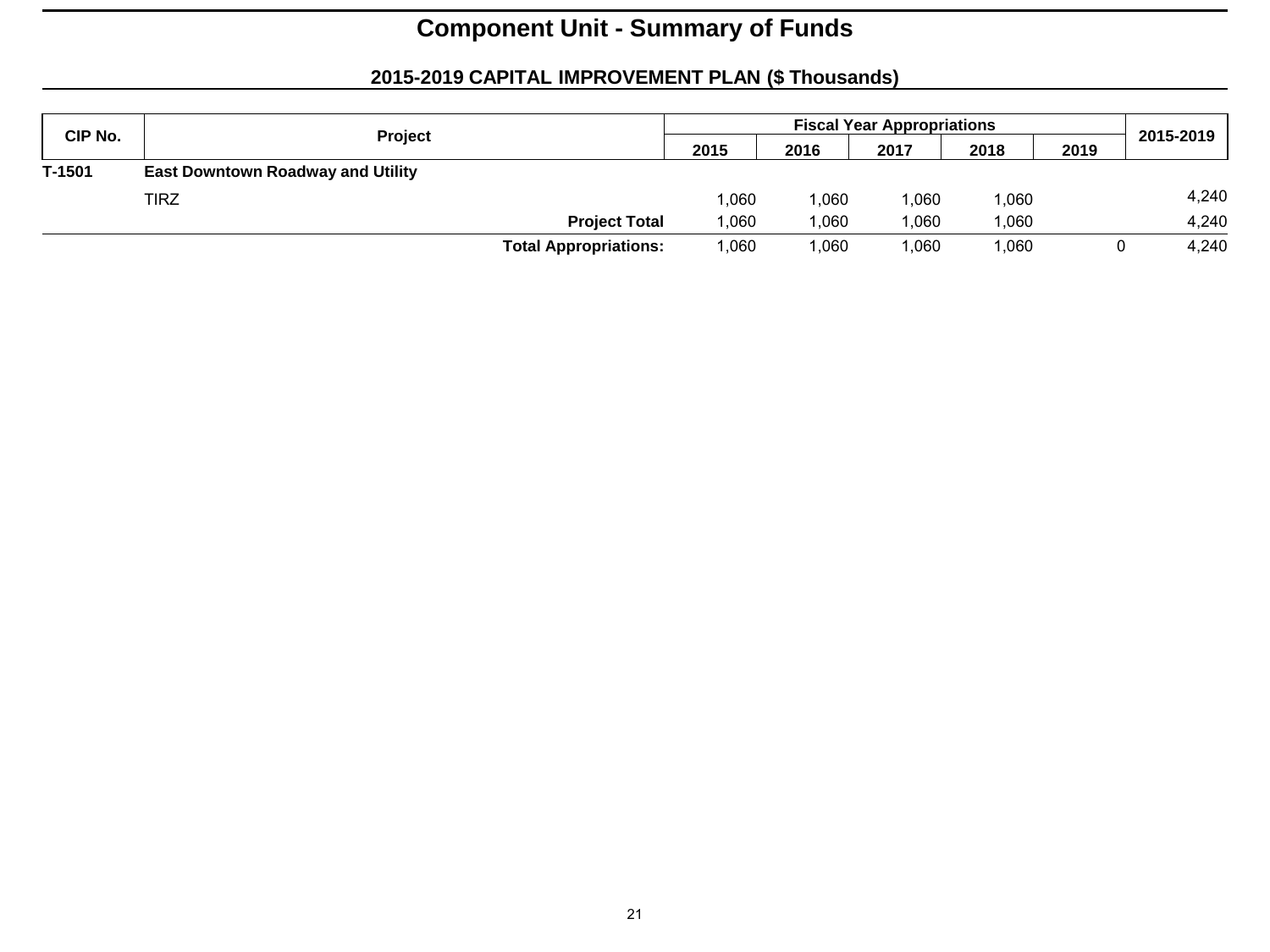# **Uptown Development Authority**

Local government corporation created by the City in accordance with Chapter 431 of the Texas Transportation Corporation Act to assist the Uptown Tax Increment Reinvestment Zone Board in the redevelopment of the Galleria Mall area, west of Downtown Houston. The City has financial accountability because the voting majority of the board members are nominated by City Council and the operations provide financial benefits to the City.

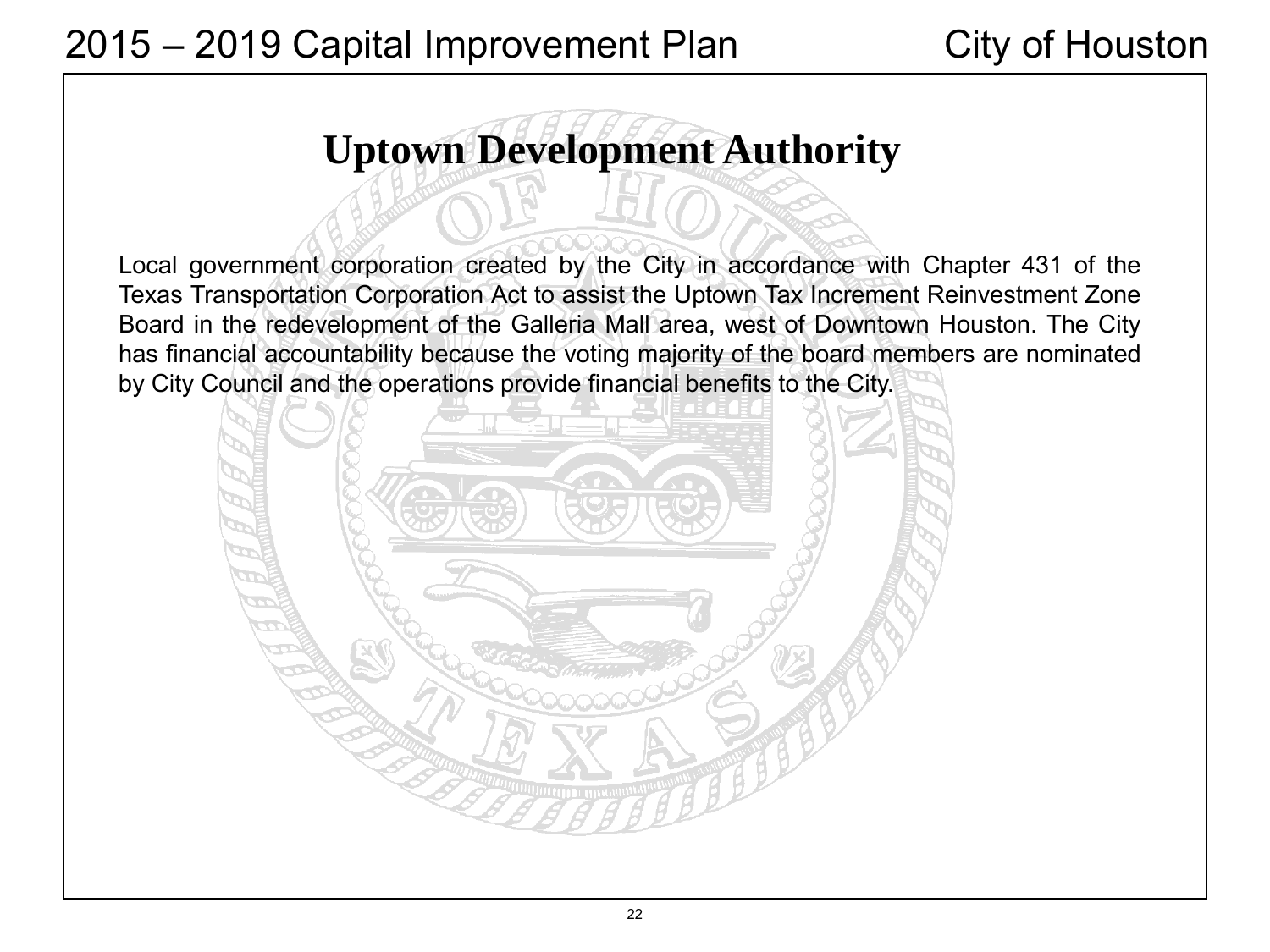| CIP No.               | Project                                           |                      |        | 2015-2019 |                                           |       |      |        |
|-----------------------|---------------------------------------------------|----------------------|--------|-----------|-------------------------------------------|-------|------|--------|
|                       |                                                   |                      | 2015   | 2016      | <b>Fiscal Year Appropriations</b><br>2017 | 2018  | 2019 |        |
| T-1608                | <b>Advance Traveler Information System</b>        |                      |        |           |                                           |       |      |        |
|                       | <b>TIRZ</b>                                       |                      | 50     | 50        | 50                                        |       |      | 150    |
|                       |                                                   | <b>Project Total</b> | 50     | 50        | 50                                        |       |      | 150    |
| T-1609                | <b>Uptown Area Intersection and Signalization</b> |                      |        |           |                                           |       |      |        |
|                       | <b>TIRZ</b>                                       |                      | 200    |           |                                           |       |      | 200    |
|                       | Grant                                             |                      | 800    |           |                                           |       |      | 800    |
|                       |                                                   | <b>Project Total</b> | 1,000  |           |                                           |       |      | 1,000  |
| $T-1611$              | <b>Right-Of- Way Acquisition</b>                  |                      |        |           |                                           |       |      |        |
|                       | <b>TIRZ</b>                                       |                      | 14,000 | 11,000    | 750                                       | 750   |      | 26,500 |
|                       |                                                   | <b>Project Total</b> | 14,000 | 11,000    | 750                                       | 750   |      | 26,500 |
| $\overline{T} - 1616$ | <b>Secondary Roadways</b>                         |                      |        |           |                                           |       |      |        |
|                       | <b>TIRZ</b>                                       |                      | 500    |           |                                           |       |      | 500    |
|                       |                                                   | <b>Project Total</b> | 500    |           |                                           |       |      | 500    |
| $T-1617$ seg $C$      | Uptown Pedestrian Network - (Segment C)           |                      |        |           |                                           |       |      |        |
|                       | <b>TIRZ</b>                                       |                      | 1,000  |           |                                           |       |      | 1,000  |
|                       |                                                   | <b>Project Total</b> | 1,000  |           |                                           |       |      | 1,000  |
| $T-1622$              | <b>Parks</b>                                      |                      |        |           |                                           |       |      |        |
|                       | <b>TIRZ</b>                                       |                      | 200    | 200       | 200                                       | 2,150 |      | 2,750  |
|                       |                                                   | <b>Project Total</b> | 200    | 200       | 200                                       | 2,150 |      | 2,750  |
| $\overline{T}$ -1625  | <b>Lynn Street</b>                                |                      |        |           |                                           |       |      |        |
|                       | <b>TIRZ</b>                                       |                      | 200    |           |                                           | 500   |      | 700    |
|                       |                                                   | <b>Project Total</b> | 200    |           |                                           | 500   |      | 700    |
| T-1926                | <b>Richmond Phase I Reconstruction</b>            |                      |        |           |                                           |       |      |        |
|                       | <b>TIRZ</b>                                       |                      |        |           | 500                                       | 1,500 |      | 2,000  |
|                       |                                                   | <b>Project Total</b> |        |           | 500                                       | 1,500 |      | 2,000  |
| T-1627                | <b>Sage Reconstruction</b>                        |                      |        |           |                                           |       |      |        |
|                       | <b>TIRZ</b>                                       |                      | 1,700  |           |                                           |       |      | 1,700  |
|                       |                                                   | <b>Project Total</b> | 1,700  |           |                                           |       |      | 1,700  |
| $\overline{T} - 1628$ | West Alabama (Post Oak Boulevard to Rice)         |                      |        |           |                                           |       |      |        |
|                       | <b>TIRZ</b>                                       |                      |        |           |                                           | 2,500 |      | 2,500  |
|                       |                                                   | <b>Project Total</b> |        |           |                                           | 2,500 |      | 2,500  |
| $\overline{T}$ -1630  | <b>Hollyhurst</b>                                 |                      |        |           |                                           |       |      |        |
|                       | <b>TIRZ</b>                                       |                      |        |           | 200                                       | 1,600 |      | 1,800  |
|                       |                                                   | <b>Project Total</b> |        |           | 200                                       | 1,600 |      | 1,800  |
| T-1632                | Hidalgo                                           |                      |        |           |                                           |       |      |        |
|                       | <b>TIRZ</b>                                       |                      | 1,800  |           |                                           |       |      | 1,800  |
|                       |                                                   | <b>Project Total</b> | 1,800  |           |                                           |       |      | 1,800  |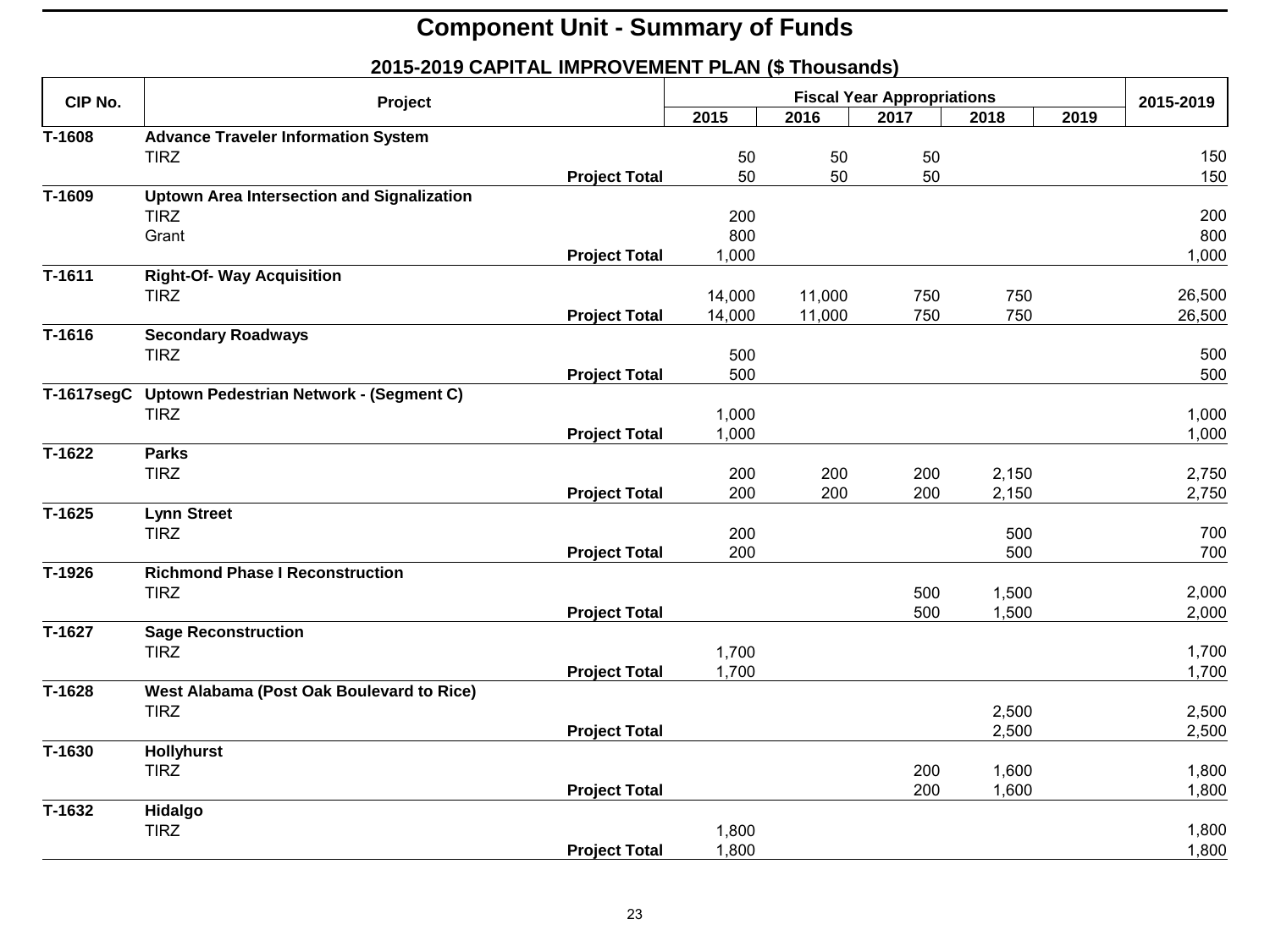| CIP No.  | Project                                  |                              |        |        | <b>Fiscal Year Appropriations</b> |        |      | 2015-2019    |
|----------|------------------------------------------|------------------------------|--------|--------|-----------------------------------|--------|------|--------------|
|          |                                          |                              | 2015   | 2016   | 2017                              | 2018   | 2019 |              |
| T-1633   | <b>Post Oak Boulevard Reconstruction</b> |                              |        |        |                                   |        |      |              |
|          | <b>TIRZ</b>                              |                              | 12,000 | 15,000 | 18,000                            |        |      | 45,000       |
|          | Grants                                   |                              | 1,500  | 10,000 | 20,000                            | 7,000  |      | 38,500       |
|          |                                          | <b>Project Total</b>         | 13,500 | 25,000 | 38,000                            | 7,000  |      | 83,500       |
| T-1634   | <b>West Loop Transit Way</b>             |                              |        |        |                                   |        |      |              |
|          | <b>TIRZ</b>                              |                              | 3,000  | 4,000  | 7,000                             | 6,000  |      | 20,000       |
|          |                                          | <b>Project Total</b>         | 3,000  | 4,000  | 7,000                             | 6,000  |      | 20,000       |
| $T-1635$ | Memorial Park/ Buffalo Bayou             |                              |        |        |                                   |        |      |              |
|          | <b>TIRZ</b>                              |                              | 3,000  | 3,000  | 3,000                             |        |      | 9,000        |
|          |                                          | <b>Project Total</b>         | 3,000  | 3,000  | 3,000                             |        |      | 9,000        |
| T-1636   | <b>Westpark Reconstruction</b>           |                              |        |        |                                   |        |      |              |
|          | <b>TIRZ</b>                              |                              |        |        |                                   |        |      | $\mathbf 0$  |
|          | City Of Houston                          |                              | 2,600  | 7,800  | 7,800                             | 7,800  |      | 26,000       |
|          |                                          | <b>Project Total</b>         | 2,600  | 7,800  | 7,800                             | 7,800  |      | 26,000       |
| T-1637   | <b>Westbriar Reconstruction</b>          |                              |        |        |                                   |        |      |              |
|          | TIRZ                                     |                              | 1,200  | 300    |                                   |        |      | 1,500        |
|          |                                          | <b>Project Total</b>         | 1,200  | 300    |                                   |        |      | 1,500        |
|          |                                          | <b>Total Appropriations:</b> | 43,750 | 51,350 | 57,500                            | 29,800 |      | 0<br>182,400 |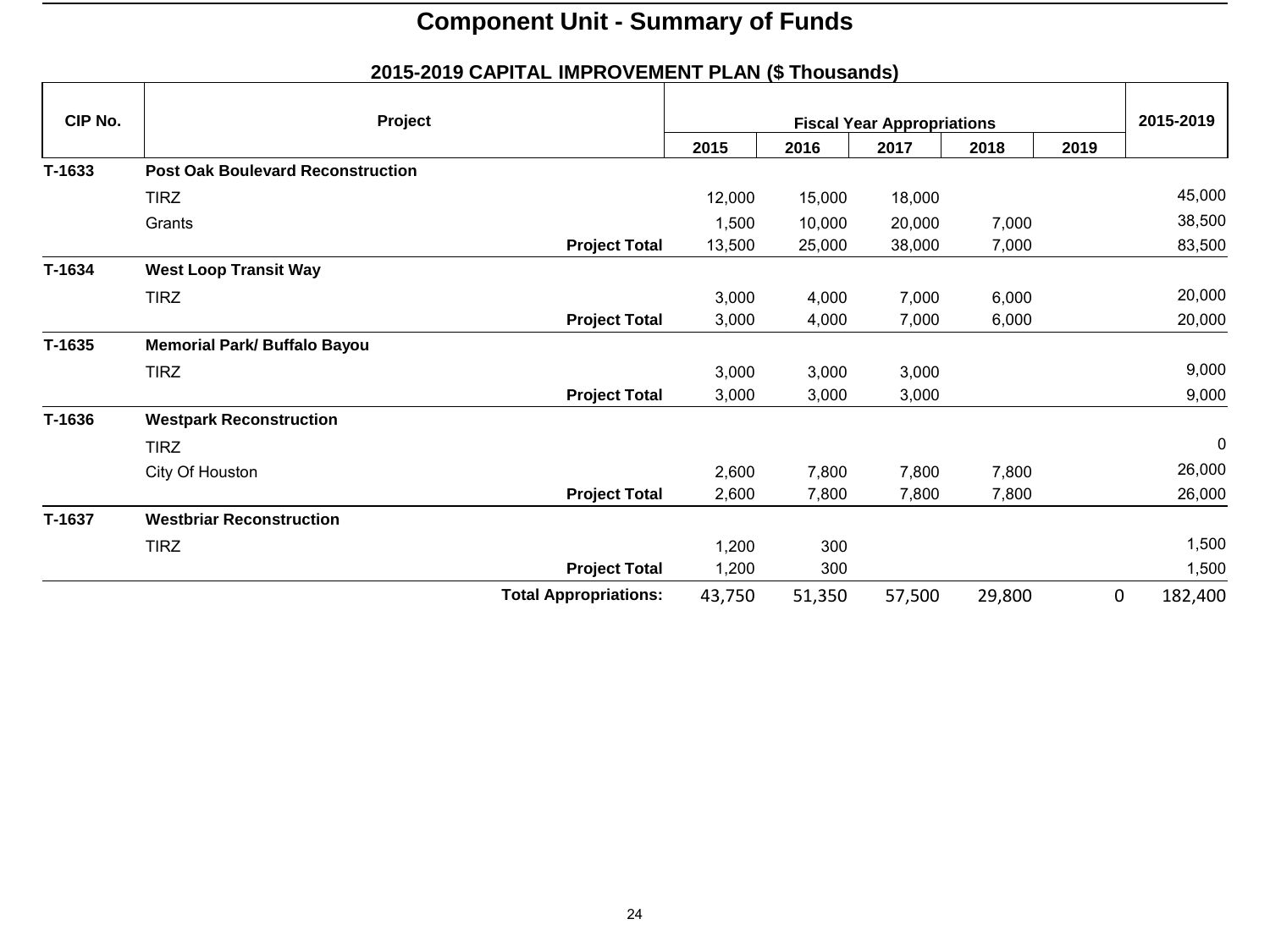# **Memorial City Redevelopment Authority**

Local government corporation created by the City in accordance with Chapter 431 of the Texas Transportation Corporation Act to assist the Memorial City Tax Increment Reinvestment Zone Board in the redevelopment of the Memorial City Mall and Town & Country Mall areas west of Downtown Houston. The City has financial accountability because the voting majority of the board members are nominated by City Council and the operations provide financial benefits to the City.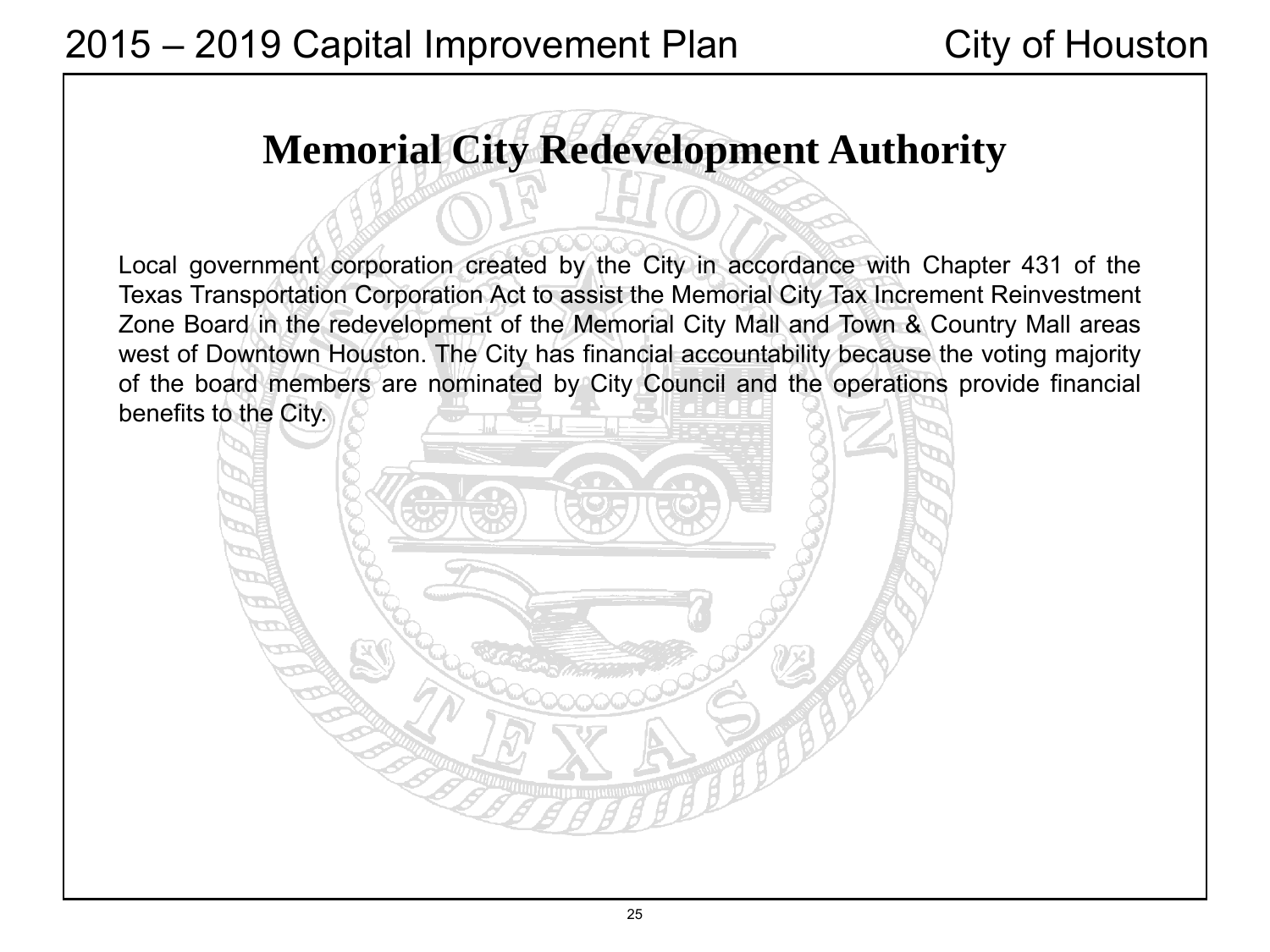| <b>CIP No.</b> | Project                                                 |                              |        | 2015-2019 |                                           |       |      |             |
|----------------|---------------------------------------------------------|------------------------------|--------|-----------|-------------------------------------------|-------|------|-------------|
|                |                                                         |                              | 2015   | 2016      | <b>Fiscal Year Appropriations</b><br>2017 | 2018  | 2019 |             |
| T-1709         | Improvement to Lumpkin from I-10 to Westview            |                              |        |           |                                           |       |      |             |
|                | <b>TIRZ</b>                                             |                              | 4,500  |           |                                           |       |      | 4,500       |
|                |                                                         | <b>Project Total</b>         | 4,500  |           |                                           |       |      | 4,500       |
|                | T-1712 Bunker Hill South of IH 10 Mobility Improvements |                              |        |           |                                           |       |      |             |
|                | <b>TIRZ</b>                                             |                              | 400    |           |                                           |       |      | 400         |
|                |                                                         | <b>Project Total</b>         | 400    |           |                                           |       |      | 400         |
|                | T-1714 Frostwood Drive and Kingsride Drainage           |                              |        |           |                                           |       |      |             |
|                | <b>TIRZ</b>                                             |                              | 200    | 2,120     | 2,045                                     |       |      | 4,365       |
|                |                                                         | <b>Project Total</b>         | 200    | 2,120     | 2,045                                     |       |      | 4,365       |
|                | T-1715B Barryknoll West Drainage Improvements           |                              |        |           |                                           |       |      |             |
|                | <b>TIRZ</b>                                             |                              | 1,600  | 1,550     |                                           |       |      | 3,150       |
|                |                                                         | <b>Project Total</b>         | 1,600  | 1,550     |                                           |       |      | 3,150       |
|                | T-1717 Town and Country West Drainage and Mobility      |                              |        |           |                                           |       |      |             |
|                | <b>TIRZ</b>                                             |                              | 1,800  | 750       |                                           |       |      | 2,550       |
|                |                                                         | <b>Project Total</b>         | 1,800  | 750       |                                           |       |      | 2,550       |
|                | T-1726 West Bough Roadway Improvements                  |                              |        |           |                                           |       |      |             |
|                | <b>TIRZ</b>                                             |                              |        |           | 400                                       | 3,200 |      | 3,600       |
|                |                                                         | <b>Project Total</b>         |        |           | 400                                       | 3,200 |      | 3,600       |
|                | T-1731B Memorial Dr. Drainage and Mobility Improvements |                              |        |           |                                           |       |      |             |
|                | <b>TIRZ</b>                                             |                              | 350    | 500       |                                           |       |      | 850         |
|                |                                                         | <b>Project Total</b>         | 350    | 500       |                                           |       |      | 850         |
|                | T-1732A N. Gessner Drainage and Mobility Improvements   |                              |        |           |                                           |       |      |             |
|                | <b>TIRZ</b>                                             |                              | 1,510  | 2,800     |                                           |       |      | 4,310       |
|                |                                                         | <b>Project Total</b>         | 1,510  | 2,800     |                                           |       |      | 4,310       |
|                | T-1732B N. Gessner Drainage and Mobility Improvements   |                              |        |           |                                           |       |      |             |
|                | <b>TIRZ</b>                                             |                              | 75     | 885       |                                           |       |      | 960         |
|                |                                                         | <b>Project Total</b>         | 75     | 885       |                                           |       |      | 960         |
|                | T-1733A N. Witte Drainage and Mobility Improvements     |                              |        |           |                                           |       |      |             |
|                | <b>TIRZ</b>                                             |                              |        | 250       | 1,280                                     |       |      | 1,530       |
|                |                                                         | <b>Project Total</b>         |        | 250       | 1,280                                     |       |      | 1,530       |
|                | T-1733B N. Witte Drainage and Mobility Improvements     |                              |        |           |                                           |       |      |             |
|                | <b>TIRZ</b>                                             |                              |        |           | 260                                       |       |      | 260         |
|                |                                                         | <b>Project Total</b>         |        |           | 260                                       |       |      | 260         |
|                | T-1734 W140 Channel Improvements                        |                              |        |           |                                           |       |      |             |
|                | <b>TIRZ</b>                                             |                              | 5,000  | 2,000     |                                           |       |      | 7,000       |
|                |                                                         | <b>Project Total</b>         | 5,000  | 2,000     |                                           |       |      | 7,000       |
|                |                                                         | <b>Total Appropriations:</b> | 15,435 | 10,855    | 3,985                                     | 3,200 |      | 0<br>33,475 |
|                |                                                         |                              |        |           |                                           |       |      |             |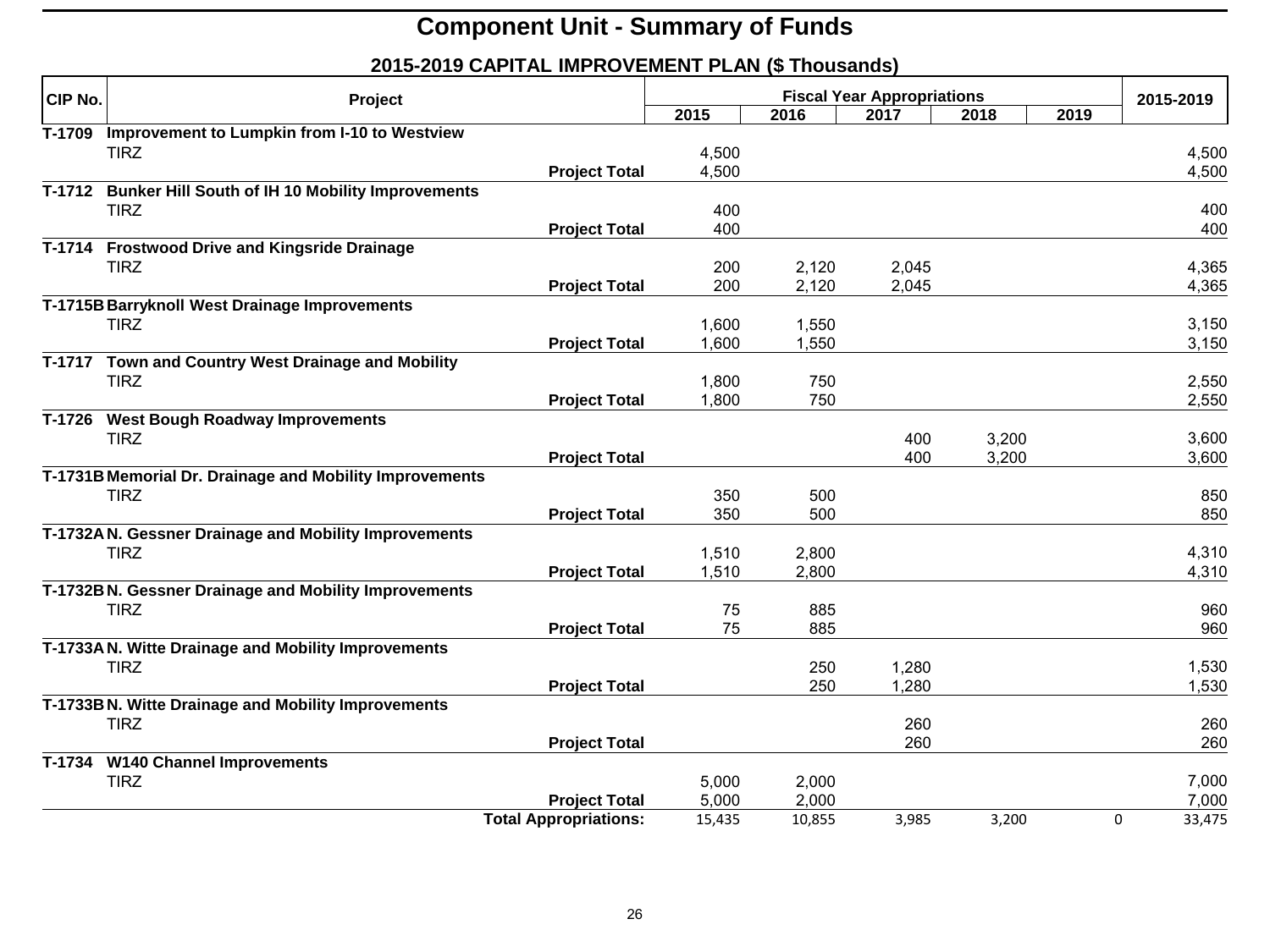# **Upper Kirby Redevelopment Authority**

Local government corporation created by the City in accordance with Chapter 431 of the Texas Transportation Corporation Act to assist the Upper Kirby Tax Increment Reinvestment Zone Board in the redevelopment of a neighborhood west of Downtown Houston. The City has financial accountability because the voting majority of the board members are nominated by City Council and the operations provide financial benefits to the City.

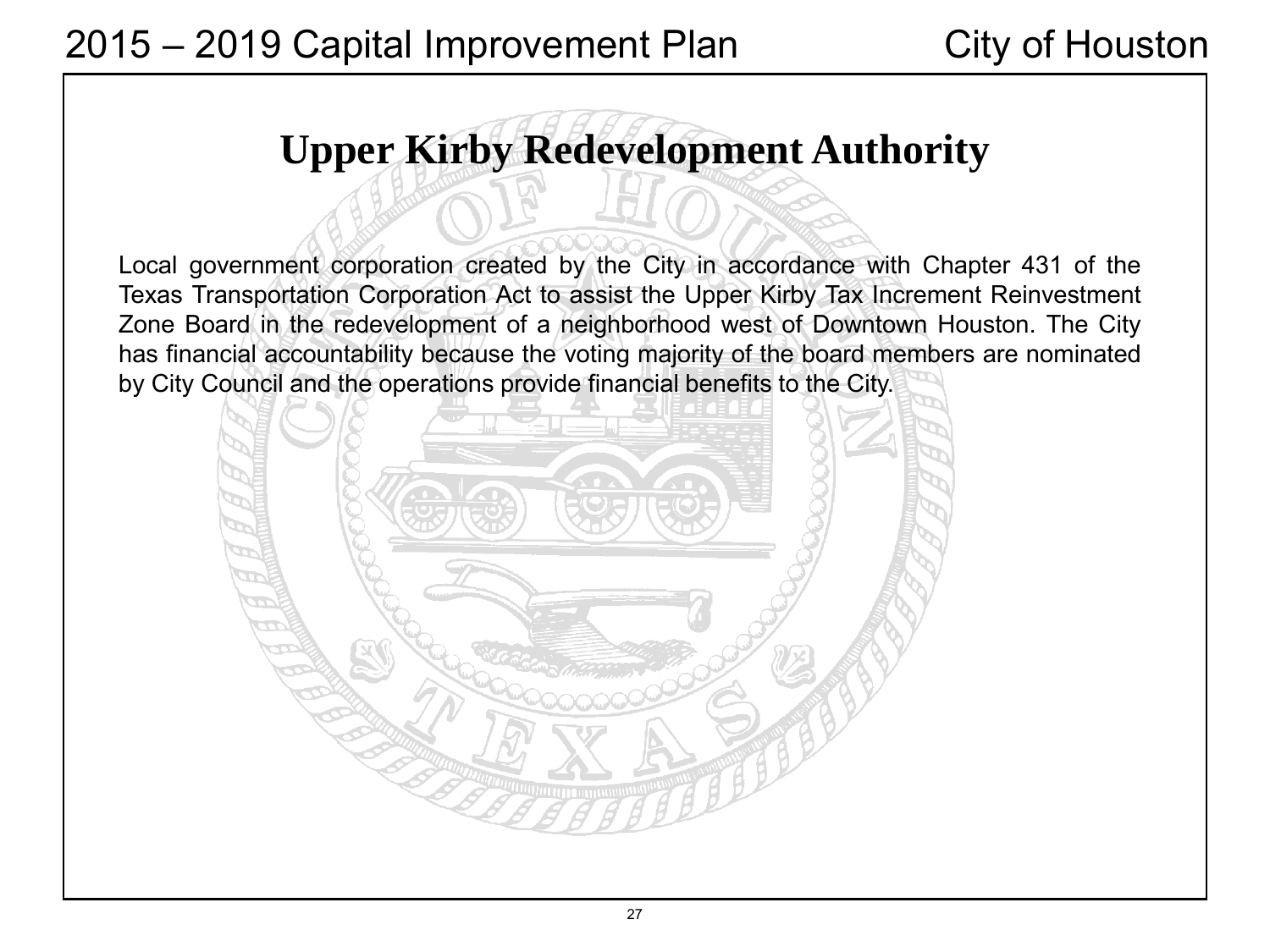| CIP No.              | Project                                            |                      | <b>Fiscal Year Appropriations</b> |       |       |       |  | 2015-2019 |
|----------------------|----------------------------------------------------|----------------------|-----------------------------------|-------|-------|-------|--|-----------|
|                      |                                                    | 2015                 | 2016                              | 2017  | 2018  | 2019  |  |           |
| T-1902               | <b>Traffic Operational Improvements</b>            |                      |                                   |       |       |       |  |           |
|                      | <b>TIRZ</b>                                        |                      |                                   |       | 200   | 200   |  | 400       |
|                      |                                                    | <b>Project Total</b> |                                   |       | 200   | 200   |  | 400       |
| T-1903               | Richmond/Weslayan Intersection Improvements        |                      |                                   |       |       |       |  |           |
|                      | <b>TIRZ</b>                                        |                      |                                   |       |       | 245   |  | 245       |
|                      |                                                    | <b>Project Total</b> |                                   |       |       | 245   |  | 245       |
| T-1907               | <b>Pedestrian Accessibility</b>                    |                      |                                   |       |       |       |  |           |
|                      | <b>TIRZ</b>                                        |                      | 10                                | $10$  | $10$  | 10    |  | 40        |
|                      |                                                    | <b>Project Total</b> | 10                                | 10    | $10$  | 10    |  | 40        |
| T-1909               | Kirby Dr. Improvements - San Felipe to Westheimer  |                      |                                   |       |       |       |  |           |
|                      | <b>TIRZ</b>                                        |                      |                                   |       |       | 25    |  | 25        |
|                      |                                                    | <b>Project Total</b> |                                   |       |       | 25    |  | 25        |
| T-1912A              | <b>Westheimer Drainage System Improvements</b>     |                      |                                   |       |       |       |  |           |
|                      | <b>TIRZ</b>                                        |                      | 209                               | 400   |       |       |  | 609       |
|                      | City Of Houston                                    |                      | 190                               | 200   |       |       |  | 390       |
|                      | Grants                                             |                      | 900                               | 1,000 |       |       |  | 1,900     |
|                      | Other                                              |                      | 5,500                             | 2,000 |       |       |  | 7,500     |
|                      |                                                    | <b>Project Total</b> | 6,799                             | 3,600 |       |       |  | 10,399    |
| $\overline{T}$ -1913 | <b>Greenbriar Drainage System Improvements</b>     |                      |                                   |       |       |       |  |           |
|                      | <b>TIRZ</b>                                        |                      |                                   |       | 696   | 4,233 |  | 4,929     |
|                      |                                                    | <b>Project Total</b> |                                   |       | 696   | 4,233 |  | 4,929     |
| T-1914               | <b>Sheperd Drainage System Improvements</b>        |                      |                                   |       |       |       |  |           |
|                      | <b>TIRZ</b>                                        |                      | 680                               | 276   | 2,297 |       |  | 3,253     |
|                      | Grants                                             |                      |                                   |       | 1,000 |       |  | 1,000     |
|                      | Other                                              |                      |                                   | 2,200 |       |       |  | 2,200     |
|                      |                                                    | <b>Project Total</b> | 680                               | 2,476 | 3,297 |       |  | 6,453     |
| $\overline{T}$ -1915 | <b>University Line Urban Corridor Improvements</b> |                      |                                   |       |       |       |  |           |
|                      | <b>TIRZ</b>                                        |                      | 50                                | 110   | 60    | 60    |  | 280       |
|                      |                                                    | <b>Project Total</b> | 50                                | 110   | 60    | 60    |  | 280       |
| T-1917               | <b>Upper Kirby Civic Complex</b>                   |                      |                                   |       |       |       |  |           |
|                      | <b>TIRZ</b>                                        |                      | 2,600                             | 500   |       |       |  | 3,100     |
|                      | Grants                                             |                      | 800                               | 800   |       |       |  | 1,600     |
|                      | Other                                              |                      |                                   | 2,000 |       |       |  | 2,000     |
|                      |                                                    | <b>Project Total</b> | 3,400                             | 3,300 |       |       |  | 6,700     |
| T-1918               | <b>Buffalo Speedway Improvements</b>               |                      |                                   |       |       |       |  |           |
|                      | <b>TIRZ</b>                                        |                      |                                   |       |       | 75    |  | 75        |
|                      |                                                    | <b>Project Total</b> |                                   |       |       | 75    |  | 75        |
| T-1919               | <b>Westpark Improvements - Kirby to Edloe</b>      |                      |                                   |       |       |       |  |           |
|                      | <b>TIRZ</b>                                        |                      |                                   |       |       | 75    |  | 75        |
|                      |                                                    | <b>Project Total</b> |                                   |       |       | 75    |  | 75        |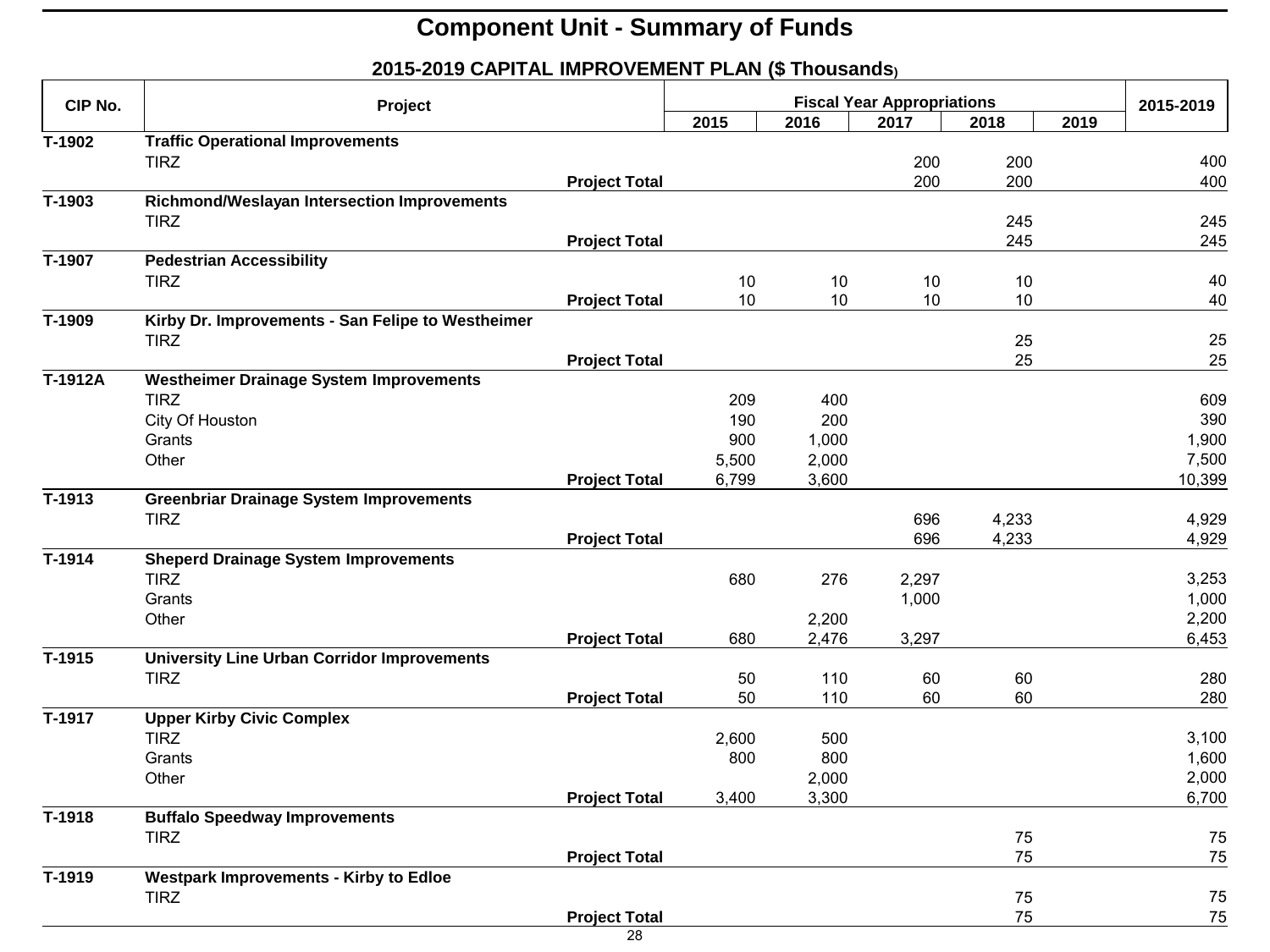| CIP No. | Project                             |                              |        |        | <b>Fiscal Year Appropriations</b> |       |      | 2015-2019 |  |
|---------|-------------------------------------|------------------------------|--------|--------|-----------------------------------|-------|------|-----------|--|
|         |                                     |                              | 2015   | 2016   | 2017                              | 2018  | 2019 |           |  |
| T-1920  | <b>West Alabama Reconstruction</b>  |                              |        |        |                                   |       |      |           |  |
|         | <b>TIRZ</b>                         |                              |        |        |                                   |       |      | 0         |  |
|         | Grant                               |                              |        |        |                                   | 50    |      | 50        |  |
|         |                                     | <b>Project Total</b>         |        |        |                                   | 50    |      | 50        |  |
| T-1921  | <b>Edloe Reconstruction</b>         |                              |        |        |                                   |       |      |           |  |
|         | <b>TIRZ</b>                         |                              |        |        |                                   | 50    |      | 50        |  |
|         |                                     | <b>Project Total</b>         |        |        |                                   | 50    |      | 50        |  |
| T-1922  | <b>Bissonnet Reconstruction</b>     |                              |        |        |                                   |       |      |           |  |
|         | <b>TIRZ</b>                         |                              |        | 70     |                                   |       |      | 70        |  |
|         | City Of Houston                     |                              |        | 200    |                                   |       |      | 200       |  |
|         | Grant                               |                              |        | 500    |                                   |       |      | 500       |  |
|         | Other                               |                              | 4,450  | 1,800  |                                   |       |      | 6,250     |  |
|         |                                     | <b>Project Total</b>         | 4,450  | 2,570  |                                   |       |      | 7,020     |  |
| T-1923  | <b>US 59 Underpass Improvements</b> |                              |        |        |                                   |       |      |           |  |
|         | <b>TIRZ</b>                         |                              |        |        |                                   | 25    |      | 25        |  |
|         |                                     | <b>Project Total</b>         |        |        |                                   | 25    |      | 25        |  |
| T-1924  | <b>Eastside Reconstruction</b>      |                              |        |        |                                   |       |      |           |  |
|         | <b>TIRZ</b>                         |                              |        | 315    | 2,450                             | 20    |      | 2,785     |  |
|         | Grant                               |                              |        |        | 2,300                             | 1,300 |      | 3,600     |  |
|         |                                     | <b>Project Total</b>         |        | 315    | 4,750                             | 1,320 |      | 6,385     |  |
| T-1925  | <b>W140 Channel Improvements</b>    |                              |        |        |                                   |       |      |           |  |
|         | <b>TIRZ</b>                         |                              | 30     | 30     | 30                                | 30    |      | 120       |  |
|         |                                     | <b>Project Total</b>         | 30     | 30     | 30                                | 30    |      | 120       |  |
|         |                                     | <b>Total Appropriations:</b> | 15,419 | 12,411 | 9,043                             | 6,398 | 0    | 43,271    |  |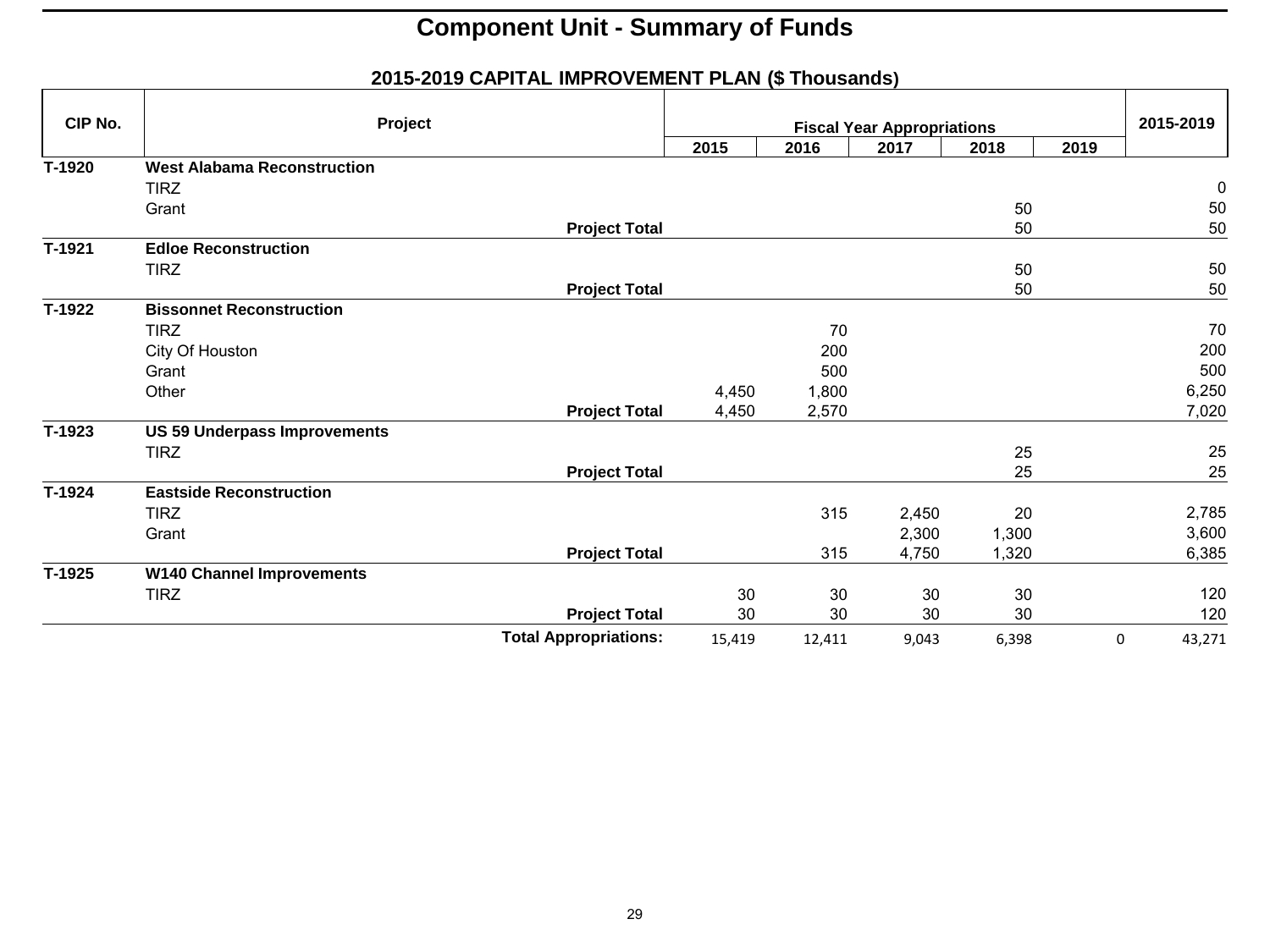# **Southwest Houston Redevelopment Authority**

Local government corporation created by the City in accordance with Chapter 431 of the Texas Transportation Corporation Act to assist the Southwest Houston Tax Increment Reinvestment Zone Board in the redevelopment of the Sharpstown Mall and adjacent neighborhoods southwest of Downtown Houston. The City has financial accountability because the voting majority of the board members are nominated by City Council and the operations provide financial benefits to the City.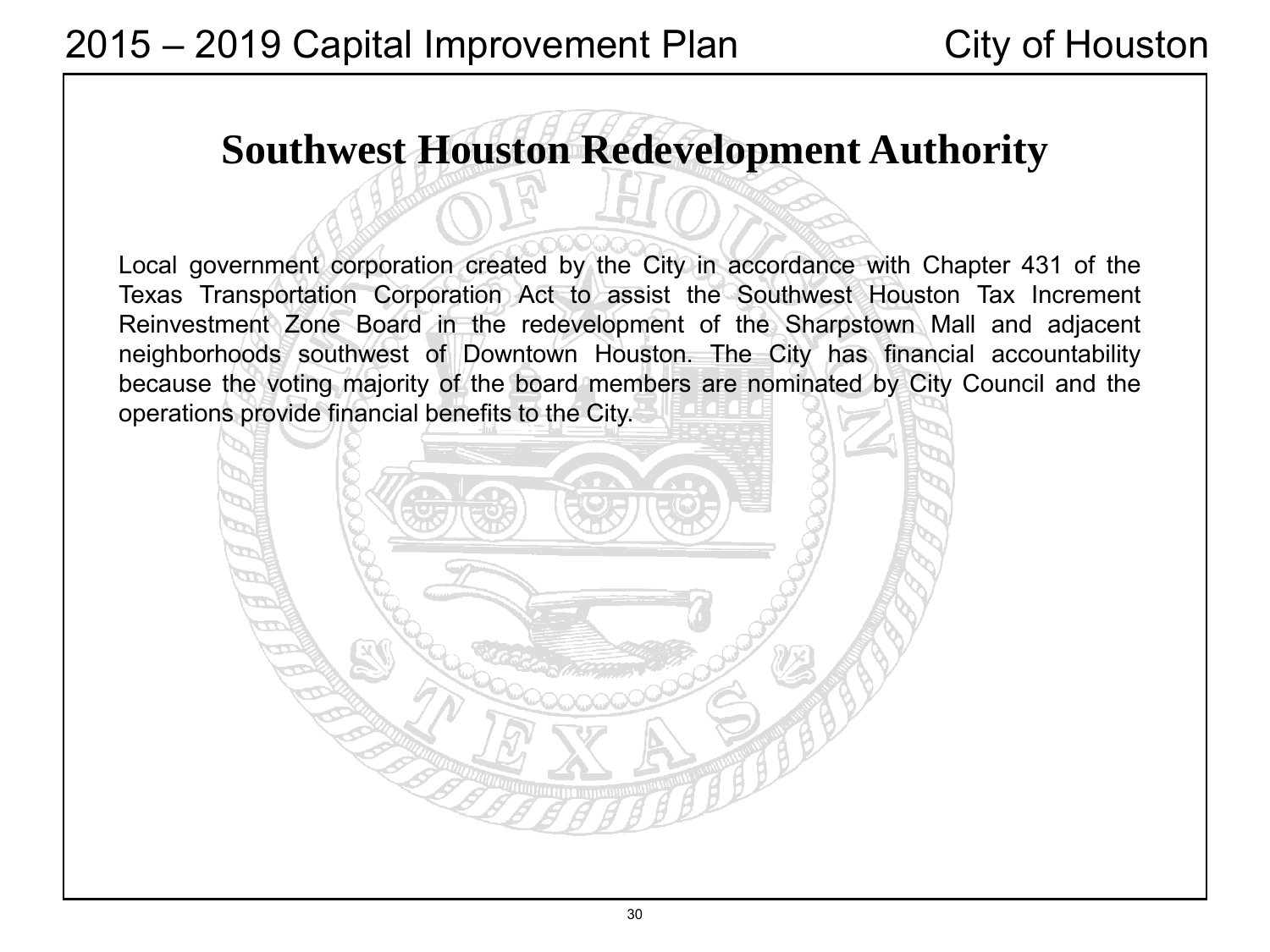| CIP No.  | Project                                                | 2015  | 2016  | 2017  | 2018  | 2019 | 2015-2019   |
|----------|--------------------------------------------------------|-------|-------|-------|-------|------|-------------|
| $T-2005$ | <b>Fondren Access Management Drainage Improvements</b> |       |       |       |       |      |             |
|          | <b>TIRZ</b>                                            |       | 8,000 | 2,000 | 1,000 |      | 11,000      |
|          | <b>Project Total</b>                                   |       | 8,000 | 2,000 | 1,000 |      | 11,000      |
| T-2007   | <b>Sharpstown Park</b>                                 |       |       |       |       |      |             |
|          | <b>TIRZ</b>                                            | 1,000 | 1,000 |       |       |      | 2,000       |
|          | <b>Project Total</b>                                   | 1,000 | 1,000 |       |       |      | 2,000       |
| T-2008   | <b>Regional Hike and Bike Trails</b>                   |       |       |       |       |      |             |
|          | <b>TIRZ</b>                                            |       |       | 500   | 1,000 |      | 1,500       |
|          | <b>Project Total</b>                                   |       |       | 500   | 1,000 |      | 500, ا      |
|          | <b>Total Appropriations:</b>                           | 1,000 | 9,000 | 2,500 | 2,000 |      | 14,500<br>0 |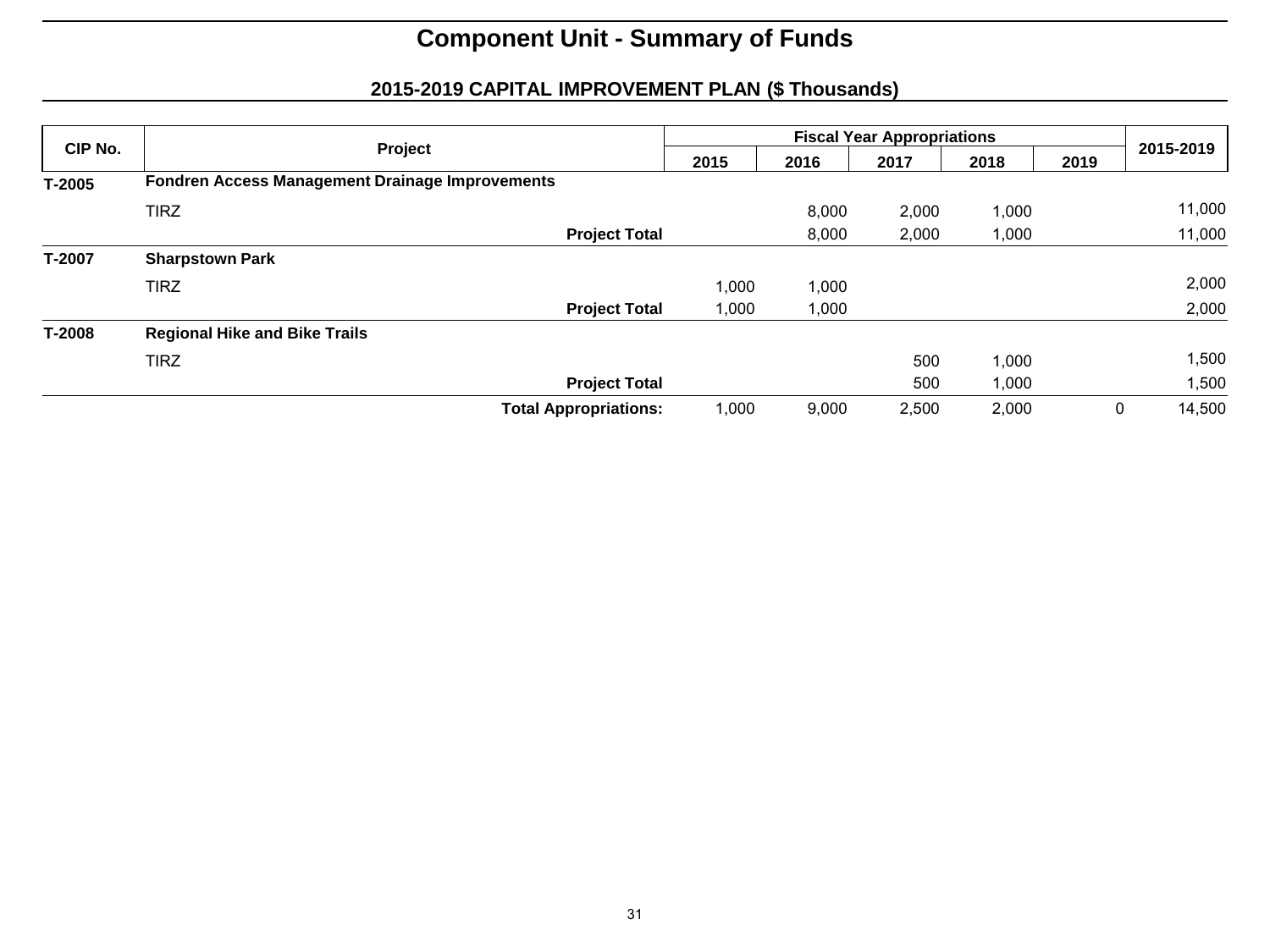# **Houston Parks Board, Inc.**

Solicits and manages funds raised privately for park acquisitions and improvements on behalf of Houston Parks Board LGC., Inc. which provide a direct benefit to the City. Board members are nominated by the Mayor and confirmed by City Council, allowing the City to impose its will. Upon dissolution, all assets revert to the City. There is a potential that exclusion would result in misleading financial reporting.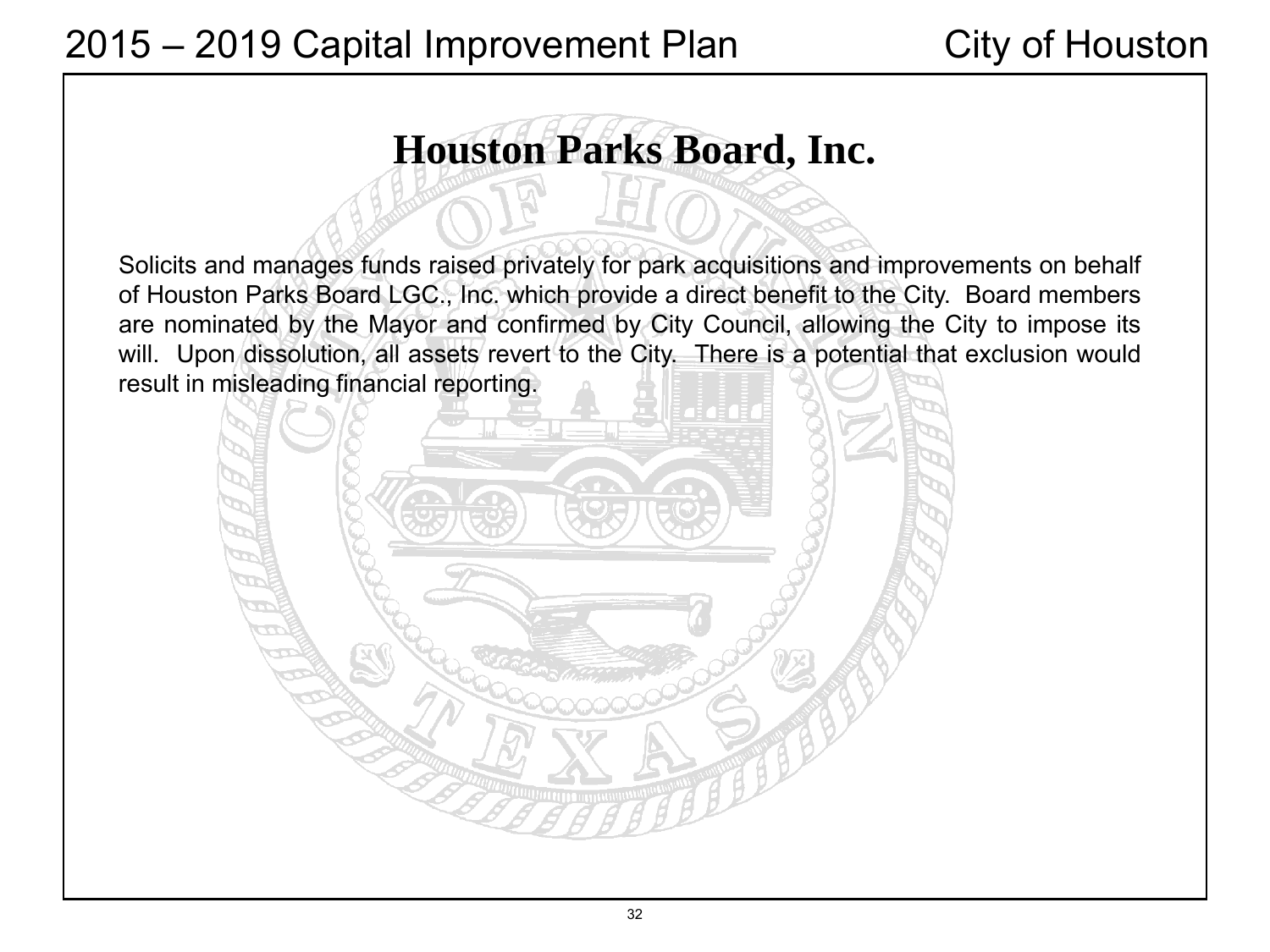#### **CIP No. Project Project Fiscal Year Appropriations** 2015-2019 **2015 2016 2017 2018 2019 Houston Bayou Greensway ( See Parks F-BGBR10 to F-BGWO88)**  Bond Funds 6,181 39,037 26,117 10,492 6,082 87,909 Other Funds 7,642 18,267 9,389 9,667 11,359 56,324 **Project Total** 13,823 57,304 35,506 20,159 17,441 144,233 **Total** 13,823 57,304 35,506 20,159 17,441 144,233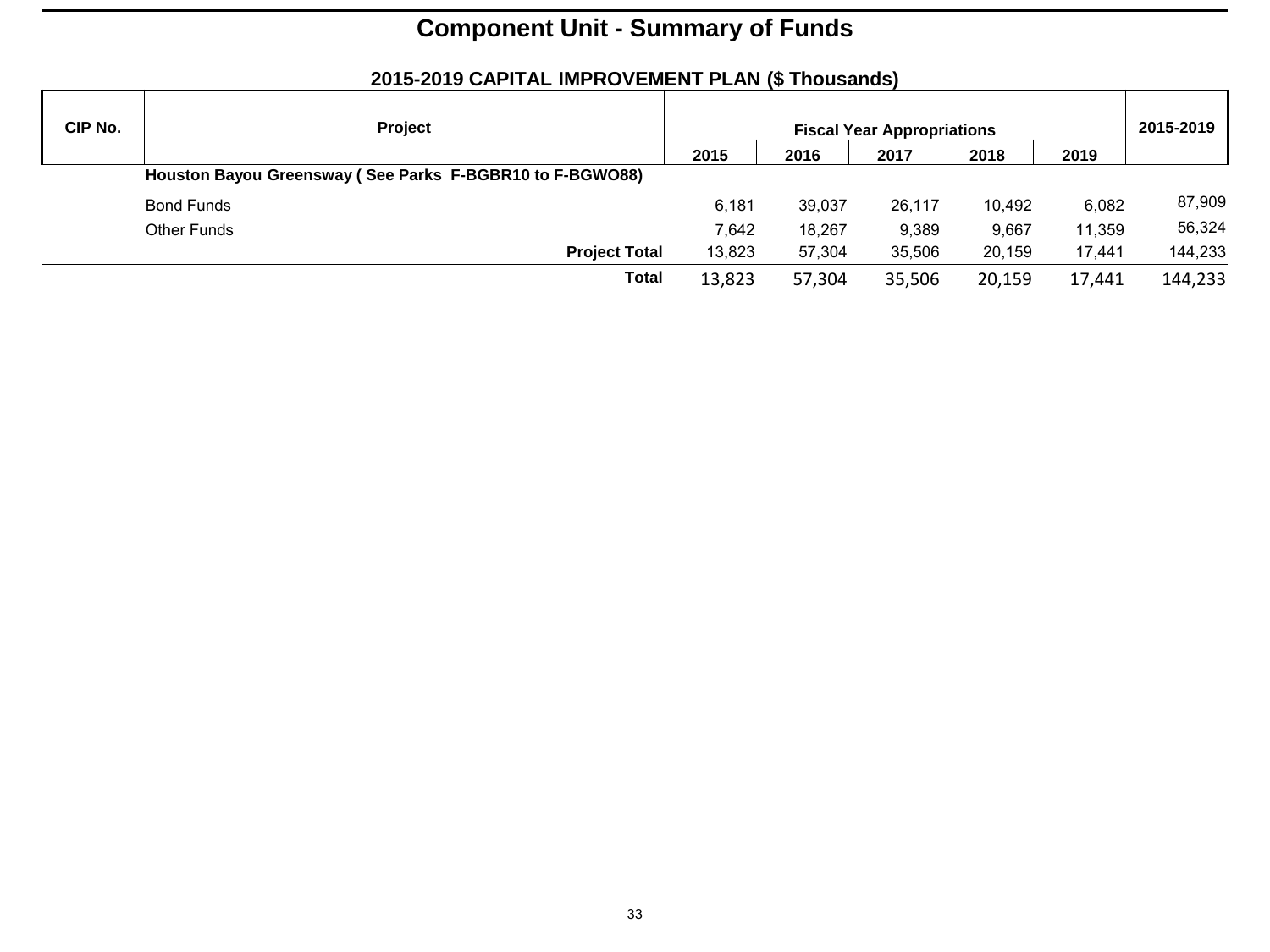# **Houston Zoo, Inc.**

Houston Zoo, Inc. (HZI) is a 501(c)(3) corporation and has a contract with Houston Zoo Development Corp to operate the Zoo. The Mayor may appoint up to 20% of the Board of Directors of HZI. Houston Zoo Development Corporation (HZDC) is a local government corporation that leases the zoo from the City. The lease provides for the City to make payments in support of capital and operating expenses over the lease term, which it makes available to HZI. There is a fiscal dependency on the City, and there is the potential that exclusion would result in misleading financial reporting.

34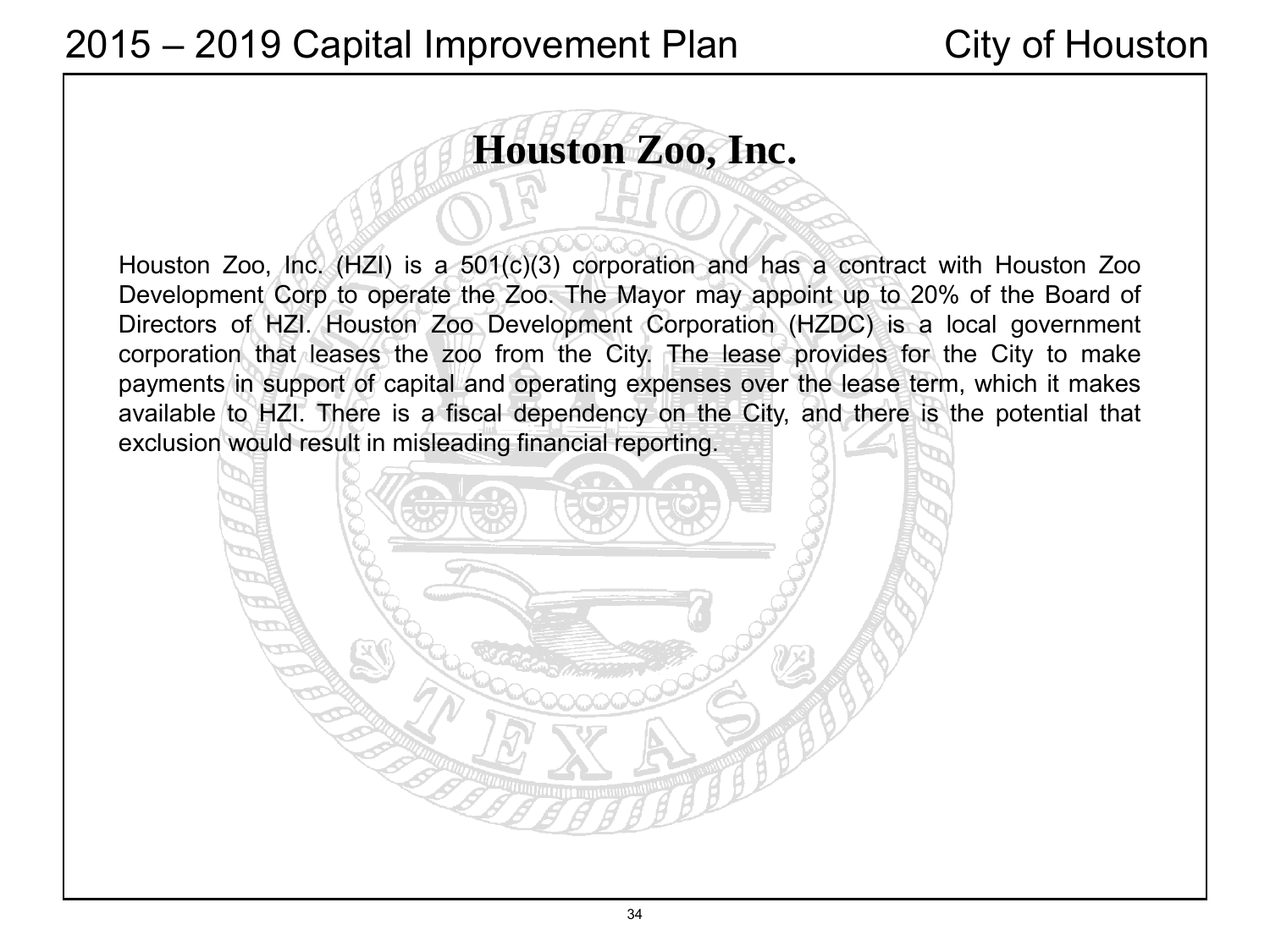| CIP No. | Project                                             |                      |        | 2015-2019                                 |       |      |  |        |
|---------|-----------------------------------------------------|----------------------|--------|-------------------------------------------|-------|------|--|--------|
|         |                                                     | 2015                 | 2016   | <b>Fiscal Year Appropriations</b><br>2017 | 2018  | 2019 |  |        |
|         | Wombat/Insectarium                                  |                      |        |                                           |       |      |  |        |
|         | Zoo Capital Funds                                   |                      | 1,000  |                                           |       |      |  | 1,000  |
|         |                                                     | <b>Project Total</b> | 1,000  |                                           |       |      |  | 1,000  |
|         | Elephant Habitat _ Phase 3                          |                      |        |                                           |       |      |  |        |
|         | Zoo Capital Funds                                   |                      | 1,000  | 5,000                                     |       |      |  | 6,000  |
|         |                                                     | <b>Project Total</b> | 1,000  | 5,000                                     |       |      |  | 6,000  |
|         | <b>South American Exhibit Relocation</b>            |                      |        |                                           |       |      |  |        |
|         | Zoo Capital Funds                                   |                      |        | 200                                       | 2,300 |      |  | 2,500  |
|         |                                                     | <b>Project Total</b> |        | 200                                       | 2,300 |      |  | 2,500  |
|         | Site Lighting throughout Zoo                        |                      |        |                                           |       |      |  |        |
|         | Zoo Capital Funds                                   |                      | 300    | 250                                       | 250   |      |  | 800    |
|         | Side Walks Throughout the Zoo                       | <b>Project Total</b> | 300    | 250                                       | 250   |      |  | 800    |
|         | Zoo Capital Funds                                   |                      | 150    | 150                                       | 200   |      |  | 500    |
|         |                                                     | <b>Project Total</b> | 150    | 150                                       | 200   |      |  | 500    |
|         | <b>Wortham World of Primates Exhibit Renovation</b> |                      |        |                                           |       |      |  |        |
|         |                                                     |                      |        |                                           |       |      |  | 2,000  |
|         | Zoo Capital Funds                                   |                      |        | 1,000                                     | 1,000 |      |  |        |
|         |                                                     | <b>Project Total</b> |        | 1,000                                     | 1,000 |      |  | 2,000  |
|         | African Forest Phase II (gorillas)                  |                      |        |                                           |       |      |  |        |
|         | <b>TIRZ</b>                                         |                      | 18,000 |                                           |       |      |  | 18,000 |
|         |                                                     | <b>Project Total</b> | 18,000 |                                           |       |      |  | 18,000 |
|         | <b>Bear Exhibit</b>                                 |                      |        |                                           |       |      |  |        |
|         |                                                     |                      |        |                                           |       |      |  | 3,100  |
|         | Zoo Capital Funds                                   |                      |        |                                           | 3,100 |      |  |        |
|         |                                                     | <b>Project Total</b> |        |                                           | 3,100 |      |  | 3,100  |
|         | <b>Veterinary Hospital</b>                          |                      |        |                                           |       |      |  |        |
|         | Zoo Capital Funds                                   |                      | 2,500  | 2,500                                     | 2,000 |      |  | 7,000  |
|         |                                                     | <b>Project Total</b> | 2,500  | 2,500                                     | 2,000 |      |  | 7,000  |
|         | Karamu Permanent Roof Structure                     |                      |        |                                           |       |      |  |        |
|         |                                                     |                      |        |                                           |       |      |  | 750    |
|         | Zoo Capital Funds                                   | <b>Project Total</b> |        | 750<br>750                                |       |      |  | 750    |
|         | Water/Wastewater infrastructure Repairs             |                      |        |                                           |       |      |  |        |
|         |                                                     |                      |        |                                           |       |      |  | 2,600  |
|         | Zoo Capital Funds                                   |                      | 600    | 1,000                                     | 1,000 |      |  |        |
|         |                                                     | <b>Project Total</b> | 600    | 1,000                                     | 1,000 |      |  | 2,600  |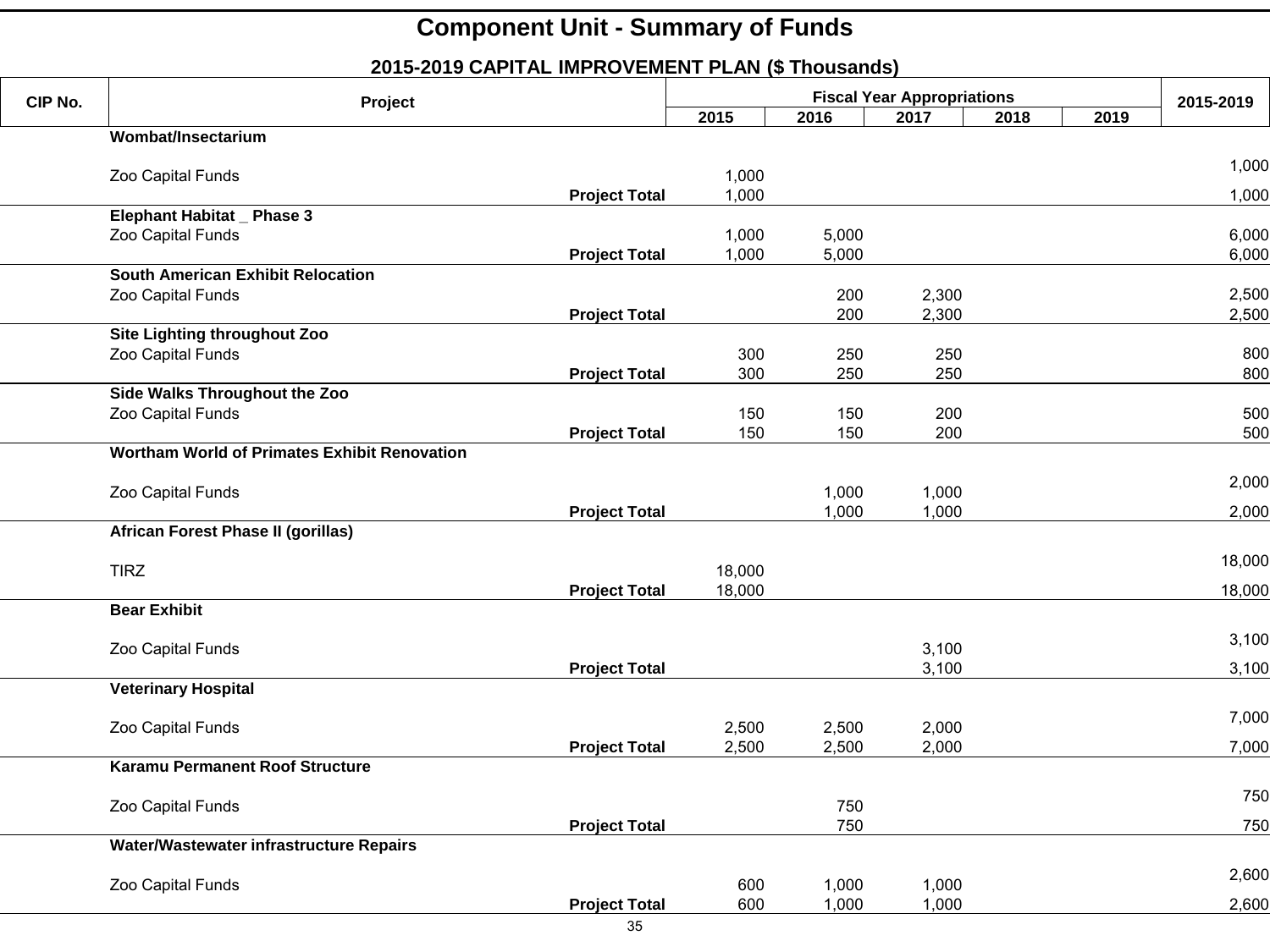#### **2015-2019 CAPITAL IMPROVEMENT PLAN (\$ Thousands) CIP No.** Project Project Fiscal Year Appropriations 2015-2019<br>2015 - 2016 2017 2018 2019 2019 **2015 2016 2017 2018 2019 Sea Lion & Penguin Exhibit** <sup>000</sup> Zoo Capital Funds 10,000 10,000 **Project Total** 10,000 10,000 10,000 **Sting Ray Pool** 00. 200 Zoo Capital Funds 1,300 کان 1,100 کیلومتر میں 1,200 کے بعد استعمال میں ایک مقابل میں ایک مقابل میں ای<br>اس عمل اللہ علی اللہ علی اللہ علی اللہ علی اللہ علی اللہ علی اللہ علی اللہ علی اللہ علی اللہ علی اللہ علی اللہ **Project Total 100 1,200 1,300 1,300 CZ Coastal Building** <sup>000</sup> Zoo Capital Funds <sup>550</sup> <sup>550</sup> **Project Total 550** 550 550 550 550 **CZ Exhibits** <sup>000</sup> Zoo Capital Funds <sup>550</sup> <sup>500</sup> <sup>500</sup> 1,550 **Project Total** 550 500 500 1,550 **CZ Handling Animal Facility** <sup>000</sup> Zoo Capital Funds 1,100 1,100 **Project Total 1,100 1,100 1,100 1,100 1,100 1,100 1,100 1,100 1,100 1,100 1,100 1,100 1,100 1,100 1,100 1,100 1,100 1,100 1,100 1,100 1,100 1,100 1,100 1,100 1,100 1,100 1,100 1,100 1,100 1,100 1,100 1,100 1,100 1,100 1,1 CZ Expansion** <sup>000</sup> Zoo Capital Funds 1,050 1,000 2,050 **Project Total** 1,050 1,000 1,000 2,050 **Lemur Walk-Through Exhibit**  <sup>000</sup> Zoo Capital Funds 1,000 1,000 **Project Total** 1,000 1,000 **Renovate Existing Medical Center Gate** <sup>000</sup> Zoo Capital Funds <sup>600</sup> <sup>400</sup> 1,000 **Project Total 600 400 400 1,000 1,000 1,000 1,000 1,000 1,000 1,000 1,000 1,000 1,000 1,000 1,000 1,000 1,000 1,000 1,000 1,000 1,000 1,000 1,000 1,000 1,000 1,000 1,000 1,000 1,000 1,000 1,000 1,000 1,000 1,000 1,000 1,0 Office Space in Facilities Building** <sup>000</sup> Zoo Capital Funds <sup>500</sup> <sup>500</sup> **Project Total** 500 500 **Walk Through Aviary**

**Project Total** 550 550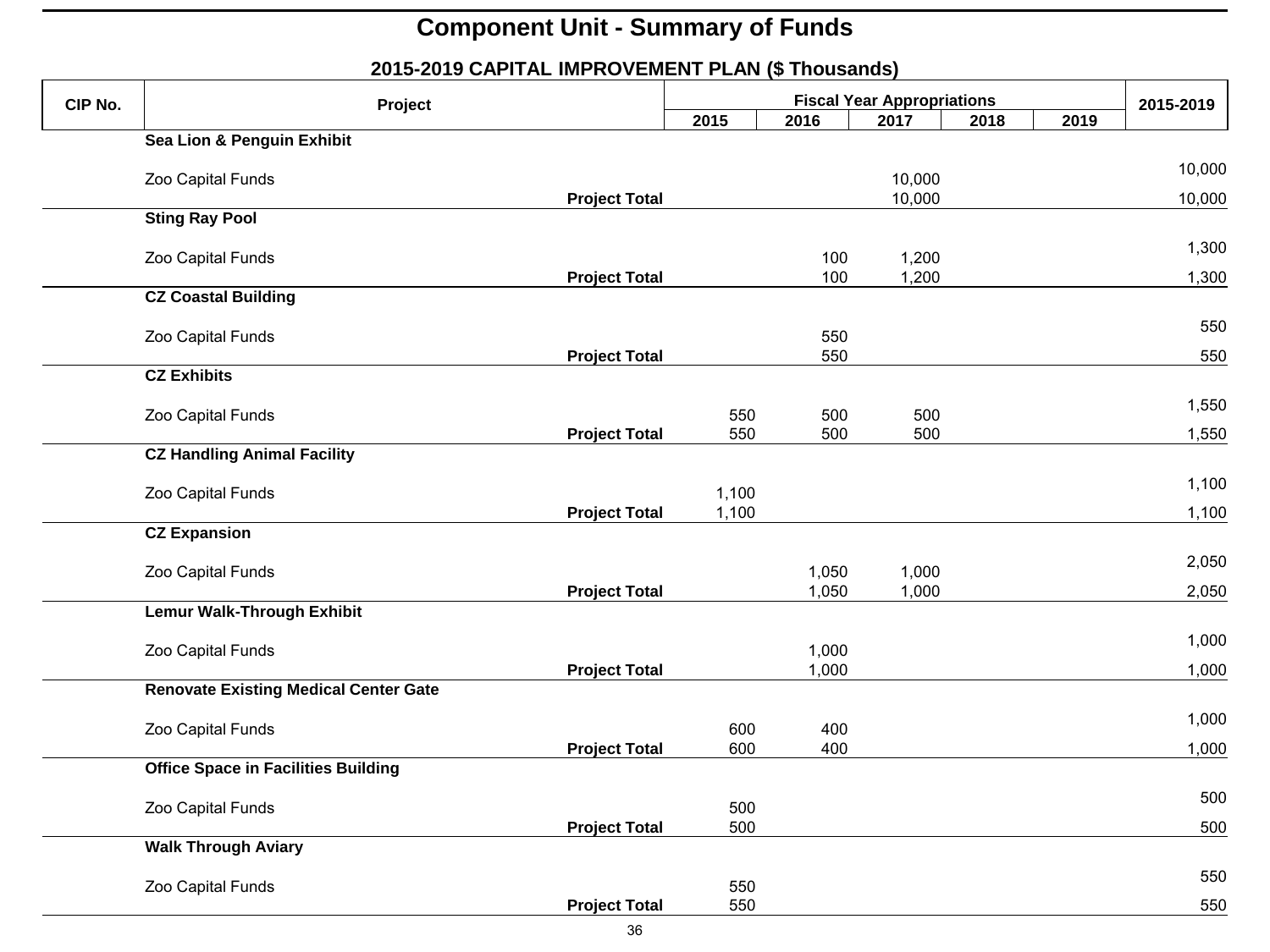| CIP No. | Project                                         |                      |        | 2015-2019 |                                           |       |      |                       |
|---------|-------------------------------------------------|----------------------|--------|-----------|-------------------------------------------|-------|------|-----------------------|
|         |                                                 |                      | 2015   | 2016      | <b>Fiscal Year Appropriations</b><br>2017 | 2018  | 2019 |                       |
|         | African Forest Phase 3 (Hippos and Nile Crocs.) |                      |        |           |                                           |       |      |                       |
|         | Zoo Capital Funds                               |                      | 2,000  |           | 1,000                                     |       |      | 3,000                 |
|         |                                                 | <b>Project Total</b> | 2,000  |           | 1,000                                     |       |      | 3,000                 |
|         | <b>Relocate Fisher Bird Garden</b>              |                      |        |           |                                           |       |      |                       |
|         | Zoo Capital Funds                               |                      |        | 1,500     | 500                                       |       |      | 2,000                 |
|         |                                                 | <b>Project Total</b> |        | 1,500     | 500                                       |       |      | 2,000                 |
|         | <b>High Voltage Upgrade</b>                     |                      |        |           |                                           |       |      |                       |
|         | Zoo Capital Funds                               |                      | 250    | 250       | 250                                       |       |      | 750                   |
|         |                                                 | <b>Project Total</b> | 250    | 250       | 250                                       |       |      | 750                   |
|         | <b>Mesh Replacement</b>                         |                      |        |           |                                           |       |      |                       |
|         | Zoo Capital Funds                               |                      | 250    | 250       | 250                                       |       |      | 750                   |
|         |                                                 | <b>Project Total</b> | 250    | 250       | 250                                       |       |      | 750                   |
|         | <b>Yearly Infrastructure FY18</b>               |                      |        |           |                                           |       |      |                       |
|         | Zoo Capital Funds                               |                      |        |           |                                           | 3,000 |      | 3,000                 |
|         |                                                 | <b>Project Total</b> |        |           |                                           | 3,000 |      | 3,000                 |
|         |                                                 | <b>Total</b>         | 29,350 | 16,450    | 24,550                                    | 3,000 |      | $\mathbf 0$<br>73,350 |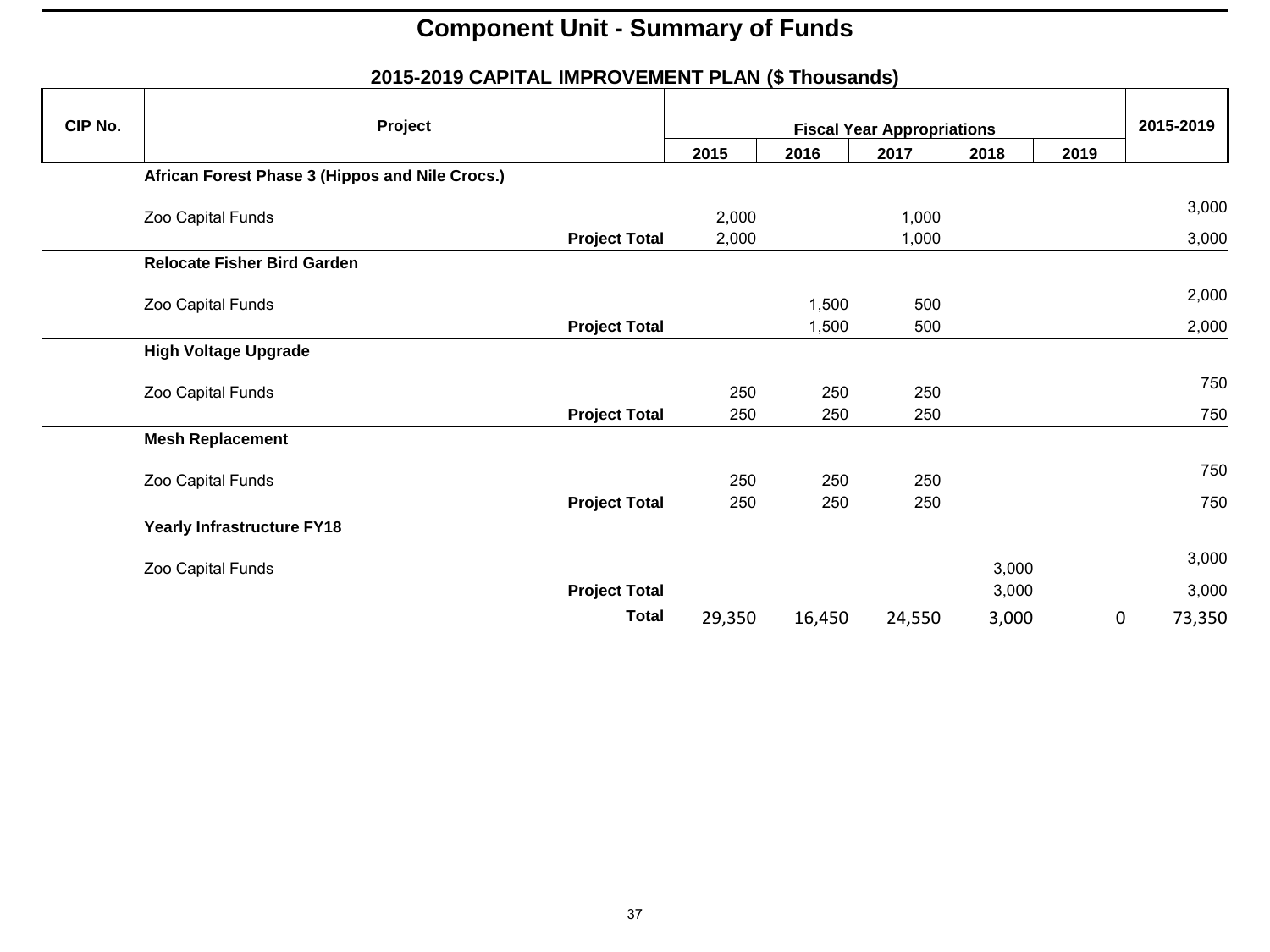# **Houston First Corporation (formerly Houston Convention Center Hotel Corporation)**

On June 1, 2011, City of Houston City Council ("City Council") approved the consolidation of the City's Convention & Entertainment Facilities Department ("Department") into the Hotel Corporation ("Consolidation"), effective July 1, 2011, in order to improve the coordination of the City's convention and entertainment services by bringing various entities responsible for generating and spending City hotel occupancy tax (HOT) revenues under one governing body. In connection with the Consolidation, the Hotel Corporation reconstituted and renamed itself as "Houston First Corporation," and Houston First Corporation assumed the primary roles and responsibilities of the Department. To accomplish this, the Hotel Corporation amended its bylaws and articles of incorporation to broaden its authority to accomplish its expanded duties and responsibilities.